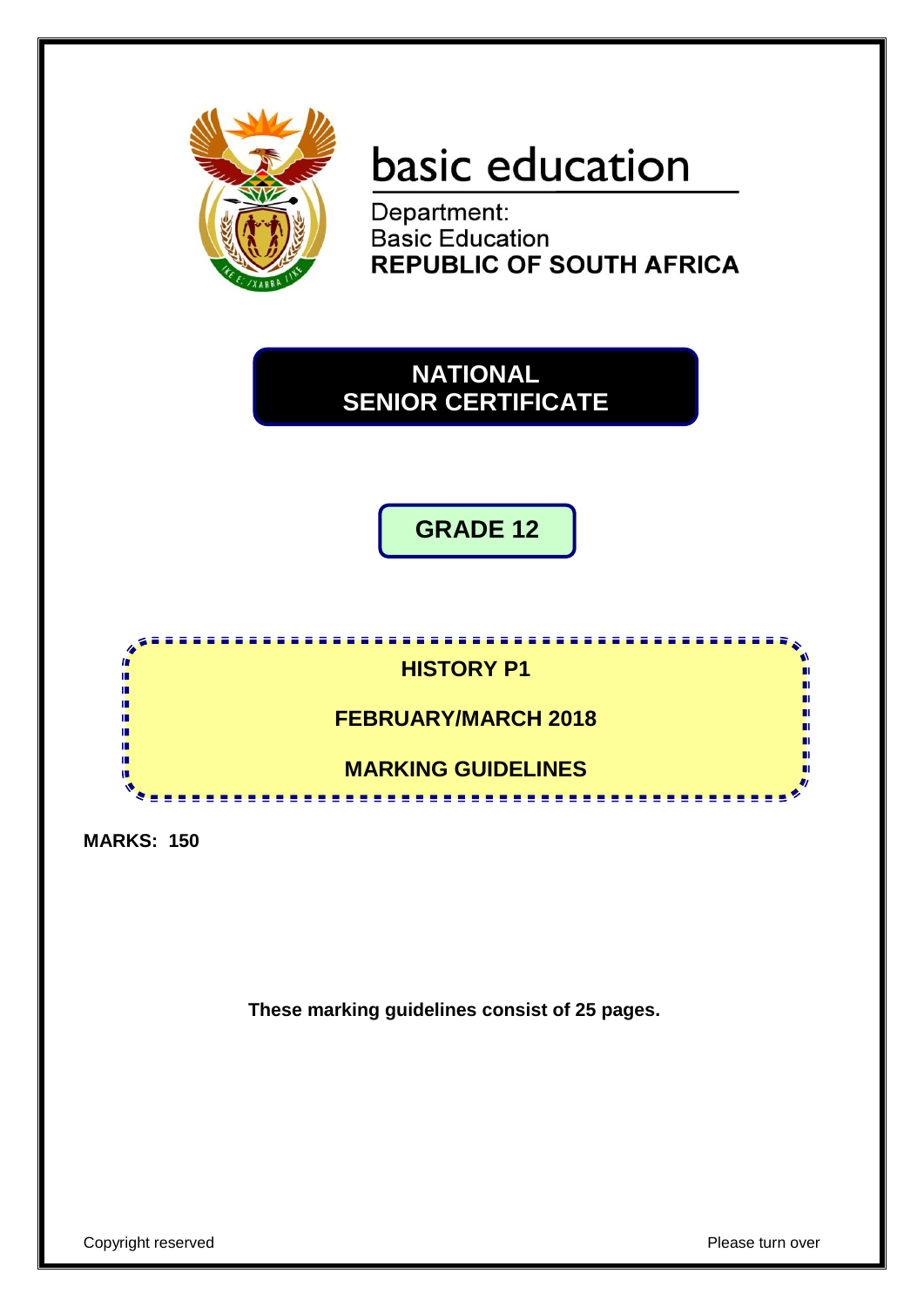# 1. **SOURCE-BASED QUESTIONS**

#### 1.1 **The following cognitive levels were used to develop source-based questions:**

| <b>COGNITIVE</b><br><b>LEVELS</b> | <b>HISTORICAL SKILLS</b>                                                                                                                                                                                                                                                                          | <b>WEIGHTING OF</b><br><b>QUESTIONS</b> |
|-----------------------------------|---------------------------------------------------------------------------------------------------------------------------------------------------------------------------------------------------------------------------------------------------------------------------------------------------|-----------------------------------------|
| <b>LEVEL1</b>                     | • Extract evidence from sources<br>Selection and organisation of relevant<br>$\bullet$<br>information from sources<br>Define historical concepts/terms<br>$\bullet$                                                                                                                               | 30%<br>(15)                             |
| <b>LEVEL 2</b>                    | Interpretation of evidence from sources<br>$\bullet$<br>Explain information gathered from sources<br>$\bullet$<br>Analyse evidence from sources<br>$\bullet$                                                                                                                                      | 40%<br>(20)                             |
| <b>LEVEL 3</b>                    | Interpret and evaluate evidence from sources<br>$\bullet$<br>Engage with sources to determine its<br>$\bullet$<br>usefulness, reliability, bias and limitations<br>Compare and contrast interpretations and<br>$\bullet$<br>perspectives presented in sources and draw<br>independent conclusions | 30%<br>(15)                             |

#### **1.2 The information below indicates how source-based questions are assessed:**

- In the marking of source-based questions, credit needs to be given to any other valid and relevant viewpoints, arguments, evidence or examples.
- In the allocation of marks, emphasis should be placed on how the requirements of the question have been addressed.
- In the marking guideline, the requirements of the question (skills that need to be addressed) as well as the level of the question are indicated in italics.
- When assessing open-ended source-based questions, learners should be credited for any other relevant answers.
- Learners are expected to take a stance when answering 'to what extent' questions in order for any marks to be awarded.

# **1.3 Assessment procedures for source-based questions**

- Use a tick  $(\checkmark)$  for each correct answer
- Pay attention to the mark scheme e.g. (2 x 2) which translates to two reasons and is given two marks each ( $\checkmark$   $\checkmark$   $\checkmark$ ); (1 x 2) which translates to one reason and is given two marks  $(\sqrt{\sqrt})$
- If a question carries 4 marks then indicate by placing 4 ticks ( $\checkmark$   $\checkmark$   $\checkmark$ )

#### **Paragraph question**

Paragraphs are to be assessed globally (holistically). Both the content and structure of the paragraph must be taken into account when awarding a mark. The following steps must be used when assessing a response to a paragraph question:

- Read the paragraph and place a bullet  $(•)$  at each point within the text where the candidate has used relevant evidence to address the question.
- Re-read the paragraph to evaluate the extent to which the candidate has been able to use relevant evidence to write a paragraph.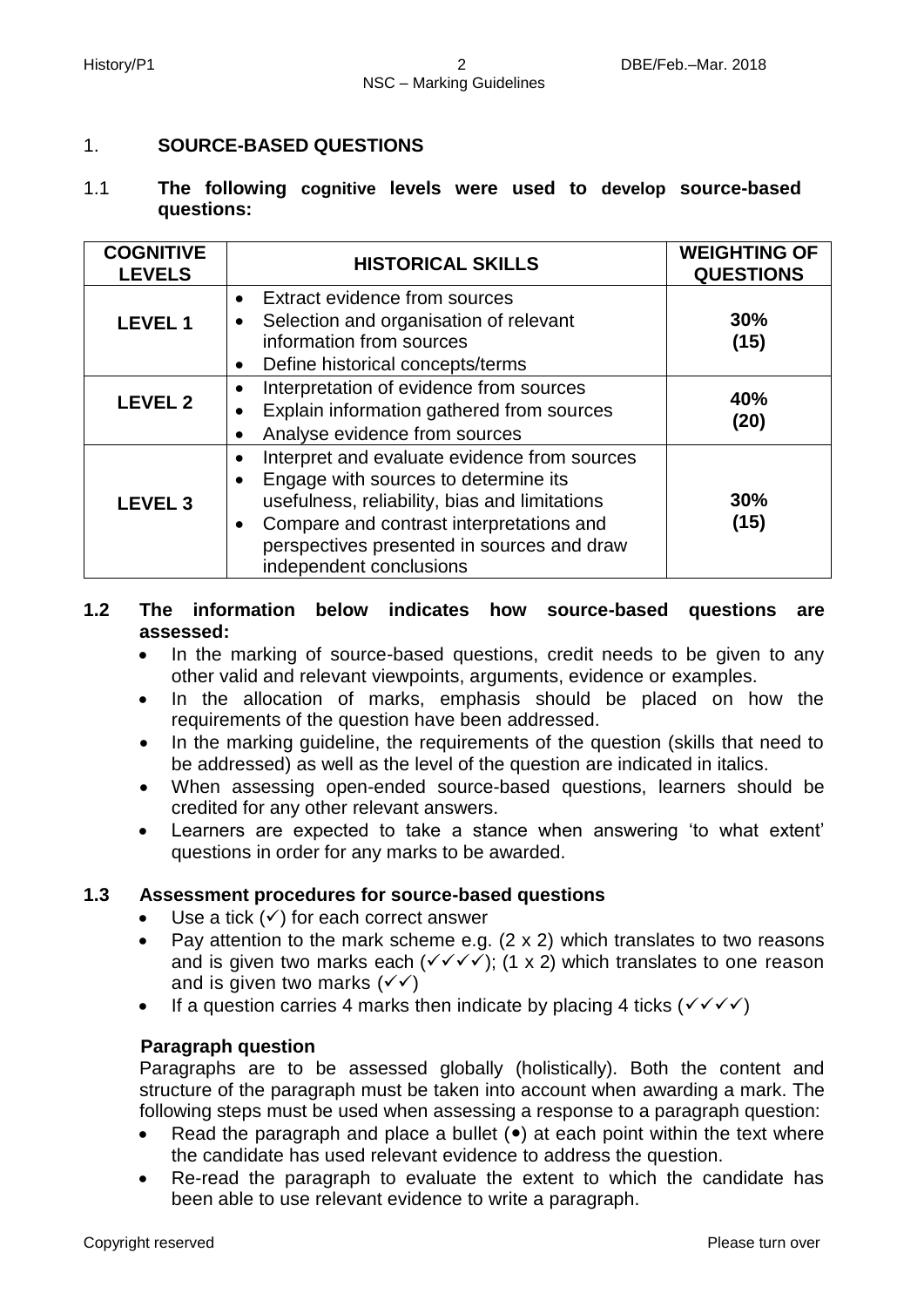• At the end of the paragraph indicate the ticks  $(v)$  that the candidate were awarded for the paragraph as well as the level (1, 2 or 3), as indicated in the holistic rubric and a brief comment, e.g.



Used mostly relevant evidence to write a basic paragraph.

- Count all the ticks for the source-based question and then write the mark in the bottom right-hand margin, e.g.  $\frac{32}{2}$  $\sqrt{50}$
- Ensure that the total mark is transferred accurately to the front/back cover of the answer script.

#### **2. ESSAY QUESTIONS**

#### 2.1 **The essay questions require candidates to:**

 Be able to structure their argument in a logical and coherent manner. They need to select, organise and connect the relevant information so that they are able to present a reasonable sequence of facts or an effective argument to answer the question posed. It is essential that an essay has an introduction, a coherent and balanced body of evidence and a conclusion.

#### 2.2 **Marking of essay questions**

- Markers must be aware that the content of the answer will be guided by the textbooks in use at the particular centre.
- Candidates may have any other relevant introduction and/or conclusion than those included in a specific essay marking guideline for a specific essay.

#### 2.3 **Global assessment of the essay**

The essay will be assessed holistically (globally). This approach requires the teacher to assess the essay as a whole, rather than assessing the main points of the essay separately. This approach encourages the learner to write an original argument by using relevant evidence to support the line of argument. The learner will **NOT** be required to simply regurgitate content (facts) in order to achieve a level 7 (high mark). This approach discourages learners from preparing essays and reproducing them without taking the specific requirements of the question into account. Holistic marking of the essay credits learners' opinions that are supported by evidence. Holistic assessment, unlike content-based marking, does not penalise language inadequacies as the emphasis is on the following:

- The learner's interpretation of the question
- The appropriate selection of factual evidence (relevant content selection)
- The construction of argument (planned, structured and has independent line of argument)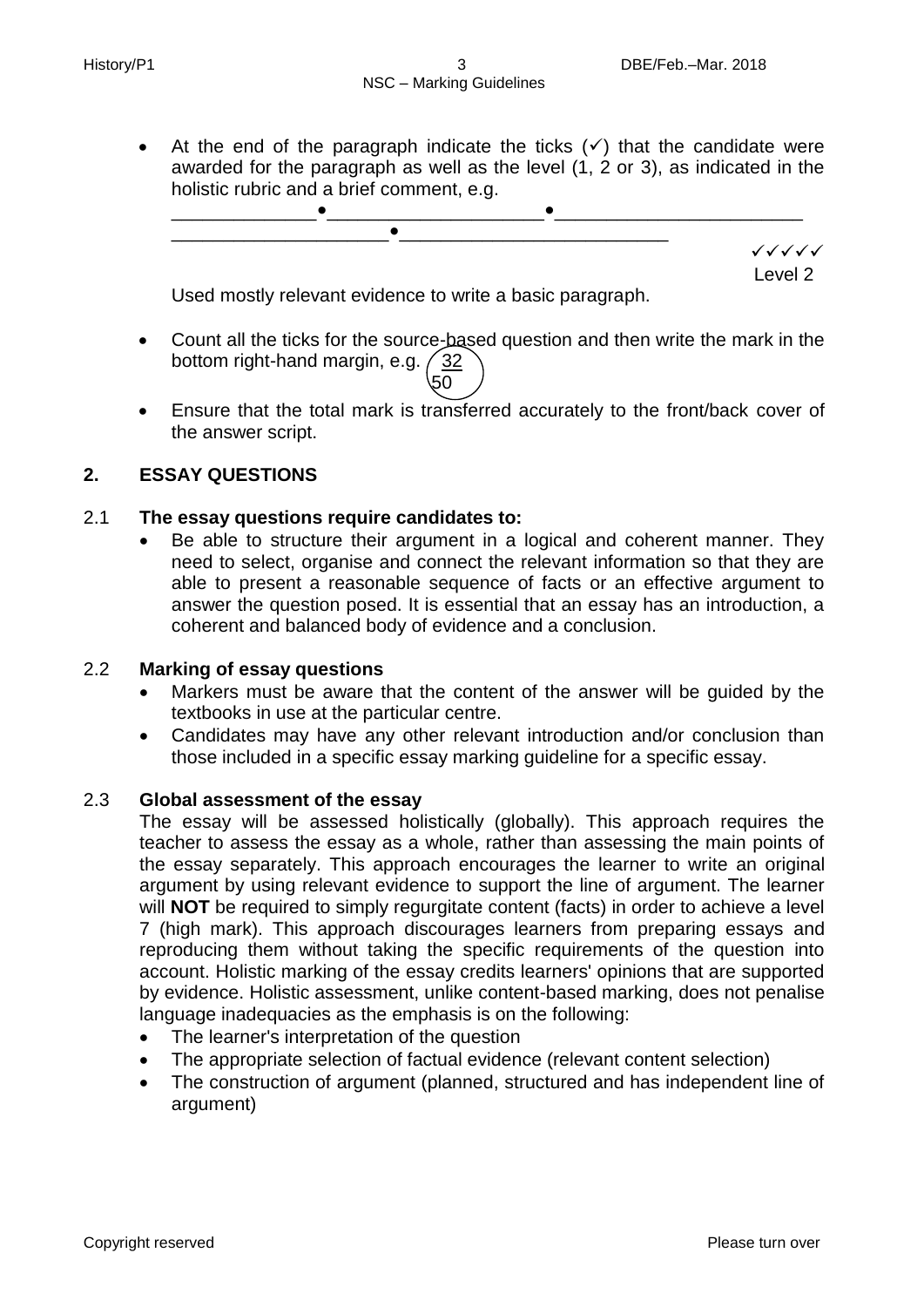### 2.4 **Assessment procedures of the essay**

- 2.4.1 Keep the synopsis in mind when assessing the essay.
- 2.4.2 During the first reading of the essay ticks need to be awarded for a relevant introduction (which is indicated by a bullet in the marking guideline), the main aspects/body of the essay that sustains/defends the line of argument (which is indicated by bullets in the marking guideline) and a relevant conclusion (which is indicated by a bullet in the marking guideline). For example in an essay where there are five (5) main points there could be about seven (7) ticks.
- 2.4.3 Keep the PEEL structure in mind when assessing an essay.

| P  | <b>Point:</b> The candidate introduces the essay by taking a line of<br>argument/making a major point.<br>Each paragraph should include a point that sustains the major point<br>(line of argument) that was made in the introduction. |
|----|----------------------------------------------------------------------------------------------------------------------------------------------------------------------------------------------------------------------------------------|
| E. | Explanation: The candidate should explain in more detail what the<br>main point is all about and how it relates to the question posed (line of<br>argument)                                                                            |
| E. | <b>Example:</b> The candidates should answer the question by selecting<br>content that is relevant to the line of argument. Relevant examples<br>should be given to sustain the line of argument.                                      |
|    | Link: Candidates should ensure that the line of argument is sustained<br>throughout the essay and is written coherently.                                                                                                               |

- 2.4.4 The following symbols MUST be used when assessing an essay:
	- Introduction, main aspects and conclusion not properly contextualised

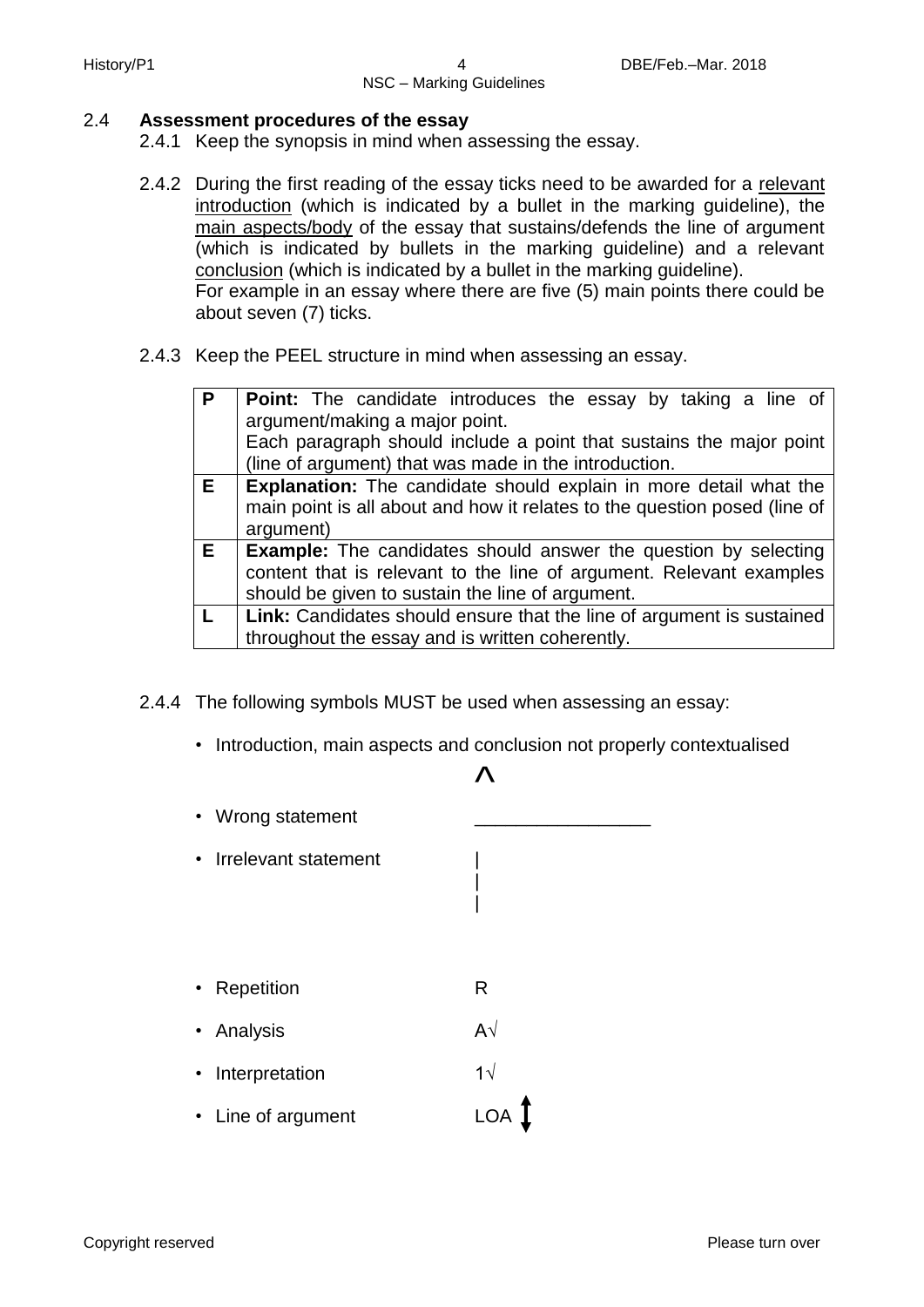#### **2.5. The matrix**

2.5.1 Use of the matrix in the marking of essays

In the marking of essays, the criteria as provided in the matrix should be used. When assessing the essay note both the content and presentation. At the point of intersection of the content and presentation based on the seven competency levels, a mark should be awarded.

(a) The first reading of the essay will be to determine to what extent the main aspects have been covered and to allocate the **content level** (on the matrix).

| I FVFI 4 |  |  |
|----------|--|--|
|          |  |  |

(b) The second reading of the essay will relate to the level (on the matrix) of **presentation**.

| -14   |  |
|-------|--|
| ิ L 3 |  |

(c) Allocate an overall mark with the use of the matrix.

| IFVFL4 |      |
|--------|------|
| $-1.3$ | i-27 |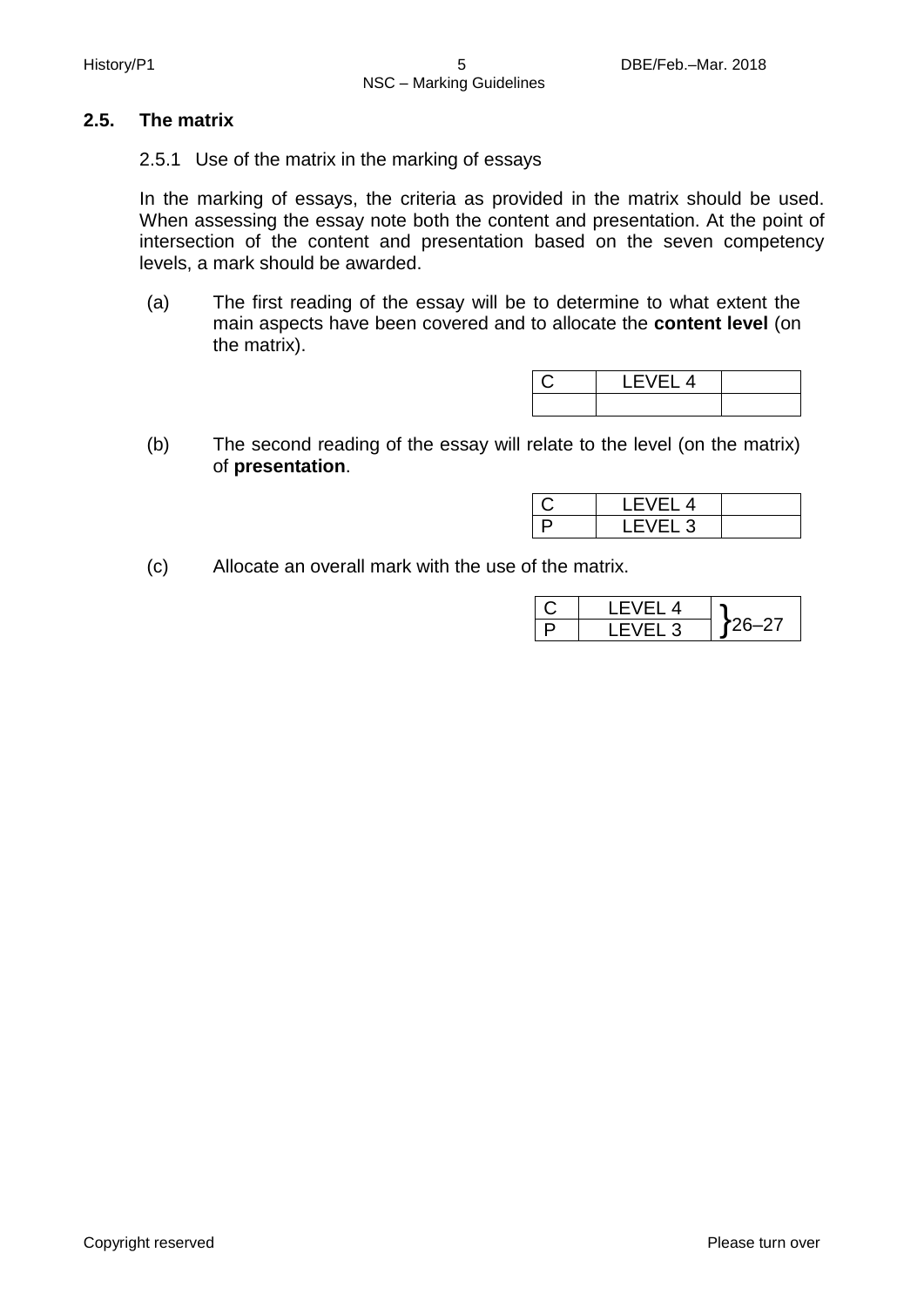# **MARKING MATRIX FOR ESSAY: TOTAL: 50**

|                                                                                                                                                                                        | LEVEL <sub>7</sub>                                                                                                                                                                                                                                                                                                                                                      | LEVEL 6                                                                                                                                                                                                                                                      | LEVEL 5                                                                                                                                                                 | <b>LEVEL 4</b>                                                                                                                                                       | LEVEL <sub>3</sub>                                                                                                                                                              | LEVEL <sub>2</sub>                                                                                                                                                 | LEVEL 1*                                              |
|----------------------------------------------------------------------------------------------------------------------------------------------------------------------------------------|-------------------------------------------------------------------------------------------------------------------------------------------------------------------------------------------------------------------------------------------------------------------------------------------------------------------------------------------------------------------------|--------------------------------------------------------------------------------------------------------------------------------------------------------------------------------------------------------------------------------------------------------------|-------------------------------------------------------------------------------------------------------------------------------------------------------------------------|----------------------------------------------------------------------------------------------------------------------------------------------------------------------|---------------------------------------------------------------------------------------------------------------------------------------------------------------------------------|--------------------------------------------------------------------------------------------------------------------------------------------------------------------|-------------------------------------------------------|
| <b>PRESENTATION</b><br><b>CONTENT</b>                                                                                                                                                  | Very well<br>planned and<br>structured essay.<br>Good synthesis<br>of information.<br>Developed an<br>original, well<br>balanced and<br>independent line<br>of argument with<br>the use of<br>evidence and<br>sustained and<br>defended the<br>argument<br>throughout.<br>Independent<br>conclusion is<br>drawn from<br>evidence to<br>support the line<br>of argument. | Very well<br>planned and<br>structured essay.<br>Developed a<br>relevant line of<br>argument.<br>Evidence used to<br>defend the<br>argument.<br>Attempts to draw<br>an independent<br>conclusion from<br>the evidence to<br>support the line<br>of argument. | Well planned and<br>structured essay.<br>Attempts to<br>develop a clear<br>argument.<br>Conclusion<br>drawn from the<br>evidence to<br>support the line<br>of argument. | Planned and<br>constructed an<br>argument.<br>Evidence used to<br>some extent to<br>support the line<br>of argument.<br>Conclusions<br>reached based<br>on evidence. | Shows some<br>evidence of a<br>planned and<br>constructed<br>argument.<br>Attempts to<br>sustain a line of<br>argument.<br>Conclusions not<br>clearly supported<br>by evidence. | Attempts to<br>structure an<br>answer.<br>Largely<br>descriptive or<br>some attempt at<br>developing a line<br>of argument. No<br>attempt to draw a<br>conclusion. | Little or no<br>attempt to<br>structure the<br>essay. |
| <b>LEVEL 7</b><br>Question has been<br>fully answered.<br>Content selection<br>fully relevant to line<br>of argument.                                                                  | $47 - 50$                                                                                                                                                                                                                                                                                                                                                               | $43 - 46$                                                                                                                                                                                                                                                    |                                                                                                                                                                         |                                                                                                                                                                      |                                                                                                                                                                                 |                                                                                                                                                                    |                                                       |
| LEVEL 6<br>Question has been<br>answered.<br>Content selection<br>relevant to a line of<br>argument.                                                                                   | $43 - 46$                                                                                                                                                                                                                                                                                                                                                               | $40 - 42$                                                                                                                                                                                                                                                    | $38 - 39$                                                                                                                                                               |                                                                                                                                                                      |                                                                                                                                                                                 |                                                                                                                                                                    |                                                       |
| LEVEL 5<br>Question answered<br>to a great extent.<br>Content adequately<br>covered and<br>relevant.                                                                                   | $38 - 39$                                                                                                                                                                                                                                                                                                                                                               | $36 - 37$                                                                                                                                                                                                                                                    | $34 - 35$                                                                                                                                                               | $30 - 33$                                                                                                                                                            | $28 - 29$                                                                                                                                                                       |                                                                                                                                                                    |                                                       |
| LEVEL 4<br>Question<br>recognisable in<br>answer.<br>Some omissions or<br>irrelevant content<br>selection.                                                                             |                                                                                                                                                                                                                                                                                                                                                                         |                                                                                                                                                                                                                                                              | $30 - 33$                                                                                                                                                               | $28 - 29$                                                                                                                                                            | $26 - 27$                                                                                                                                                                       |                                                                                                                                                                    |                                                       |
| LEVEL <sub>3</sub><br>Content selection<br>does relate to the<br>question, but does<br>not answer it, or<br>does not always<br>relate to the<br>question.<br>Omissions in<br>coverage. |                                                                                                                                                                                                                                                                                                                                                                         |                                                                                                                                                                                                                                                              |                                                                                                                                                                         | $26 - 27$                                                                                                                                                            | $24 - 25$                                                                                                                                                                       | $20 - 23$                                                                                                                                                          |                                                       |
| LEVEL <sub>2</sub><br>Question<br>inadequately<br>addressed. Sparse<br>content.                                                                                                        |                                                                                                                                                                                                                                                                                                                                                                         |                                                                                                                                                                                                                                                              |                                                                                                                                                                         |                                                                                                                                                                      | $20 - 23$                                                                                                                                                                       | $18 - 19$                                                                                                                                                          | $14 - 17$                                             |
| LEVEL 1*<br>Question<br>inadequately<br>addressed or not at<br>all. Inadequate or<br>irrelevant content.                                                                               |                                                                                                                                                                                                                                                                                                                                                                         |                                                                                                                                                                                                                                                              |                                                                                                                                                                         |                                                                                                                                                                      |                                                                                                                                                                                 | $14 - 17$                                                                                                                                                          | $0 - 13$                                              |

### **\* Guidelines for allocating a mark for Level 1:**

Question not addressed at all/totally irrelevant content; no attempt to structure the essay  $= 0$ 

Content selection includes basic and generally irrelevant information; no attempt to structure the essay =  $1 - 6$ 

• Question inadequately addressed and vague; little attempt to structure the essay  $= 7 - 13$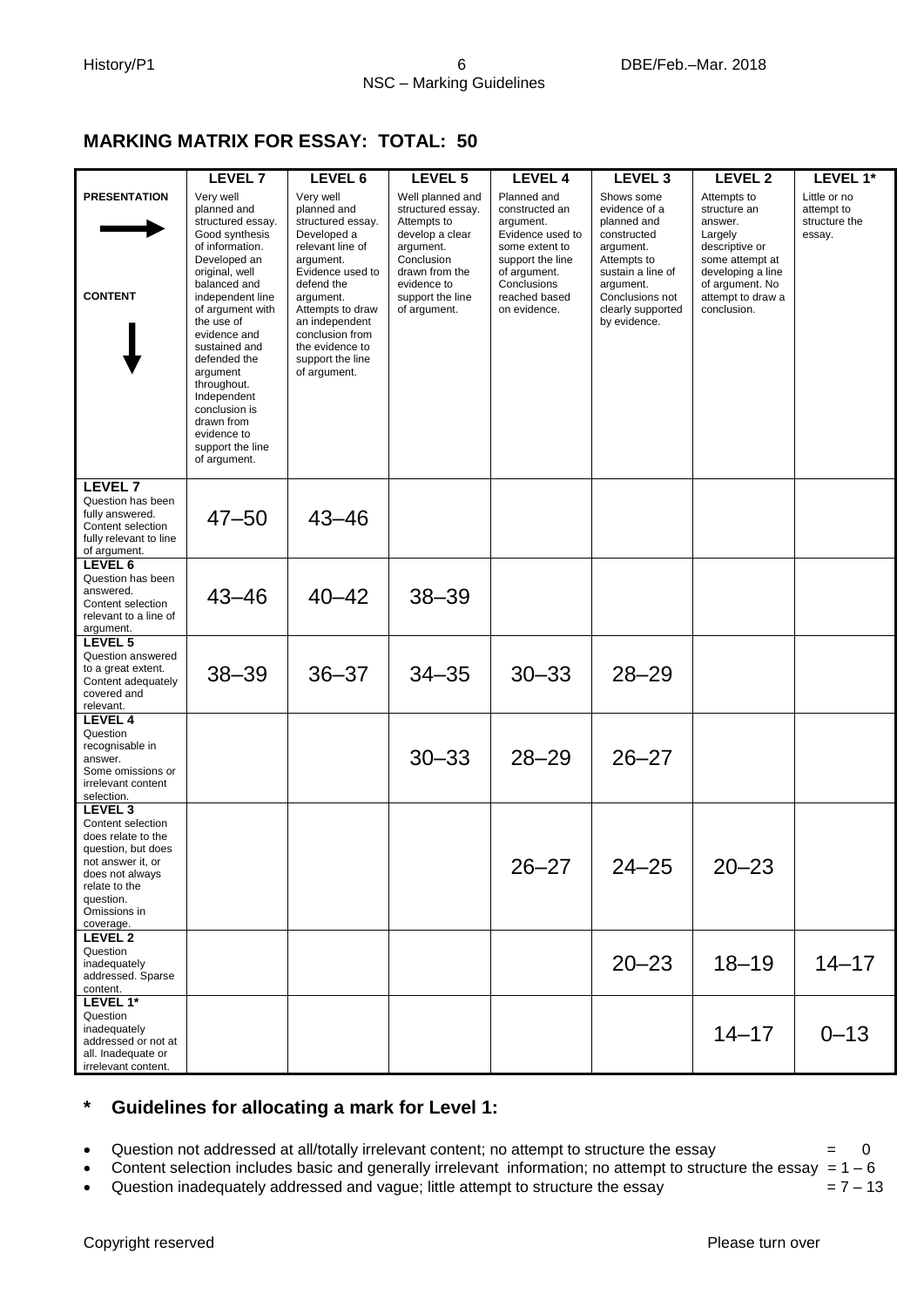# **SECTION A: SOURCE-BASED QUESTIONS**

#### **QUESTION 1: HOW DID THE DEPLOYMENT OF SOVIET MISSILES IN CUBA INTENSIFY COLD WAR TENSIONS BETWEEN THE UNITED STATES OF AMERICA AND THE SOVIET UNION IN 1962?**

#### 1.1

- 1.1.1 *[Extraction of evidence from Source 1A – L1]*
	- 'His brother, Raul Castro'
	- 'Che Guevara'  $(2 \times 1)$   $(2)$

#### 1.1.2 *[Definition of a historical concept from Source 1A – L1]*

- An ideology that advocated for a classless society where private ownership is prohibited
- A political theory which states that all property and means of production is owned by the state and where each person gets paid according to their abilities and needs
- Any other relevant response (any 1 x 2) (2)
- 1.1.3 *[Extraction of evidence from Source 1A – L1]*
	- 'Castro believed that the Americans would invade Cuba no matter what'
	- $'Fear'$  (any 1 x 1) (1)
- 1.1.4 *[Interpretation of evidence in Source 1A – L2]*
	- To counter the spread of communism
	- To surround the Soviet Union with capitalist countries to curb the spread of communism
	- To monitor the borders of the Soviet Union and prevent the spread of communism
	- Any other relevant response (any 1 x 2) (2)

# 1.2

- 1.2.1 *[Extraction of evidence from Source 1B – L1]*
	- 'Debating what to do about the missiles in Cuba'
	- 'He learned about the photographs'  $(2 \times 1)$   $(2)$
- 1.2.2 *[Interpretation of evidence in Source 1B – L2]*
	- To find out more about the photos and missiles
	- To analyse the photographs that were presented to them
	- To find out if there were more missiles in Cuba
	- To evaluate all the findings and make recommendations
	- Any other relevant response (any 1 x 2) (2)
- 1.2.3 *[Extraction of evidence from Source 1B – L1]*
	- 'To help him determine what to do'
	- 'Kennedy sought advice of people outside his government who were experts on Soviet relations' (any 1 x 2) (2)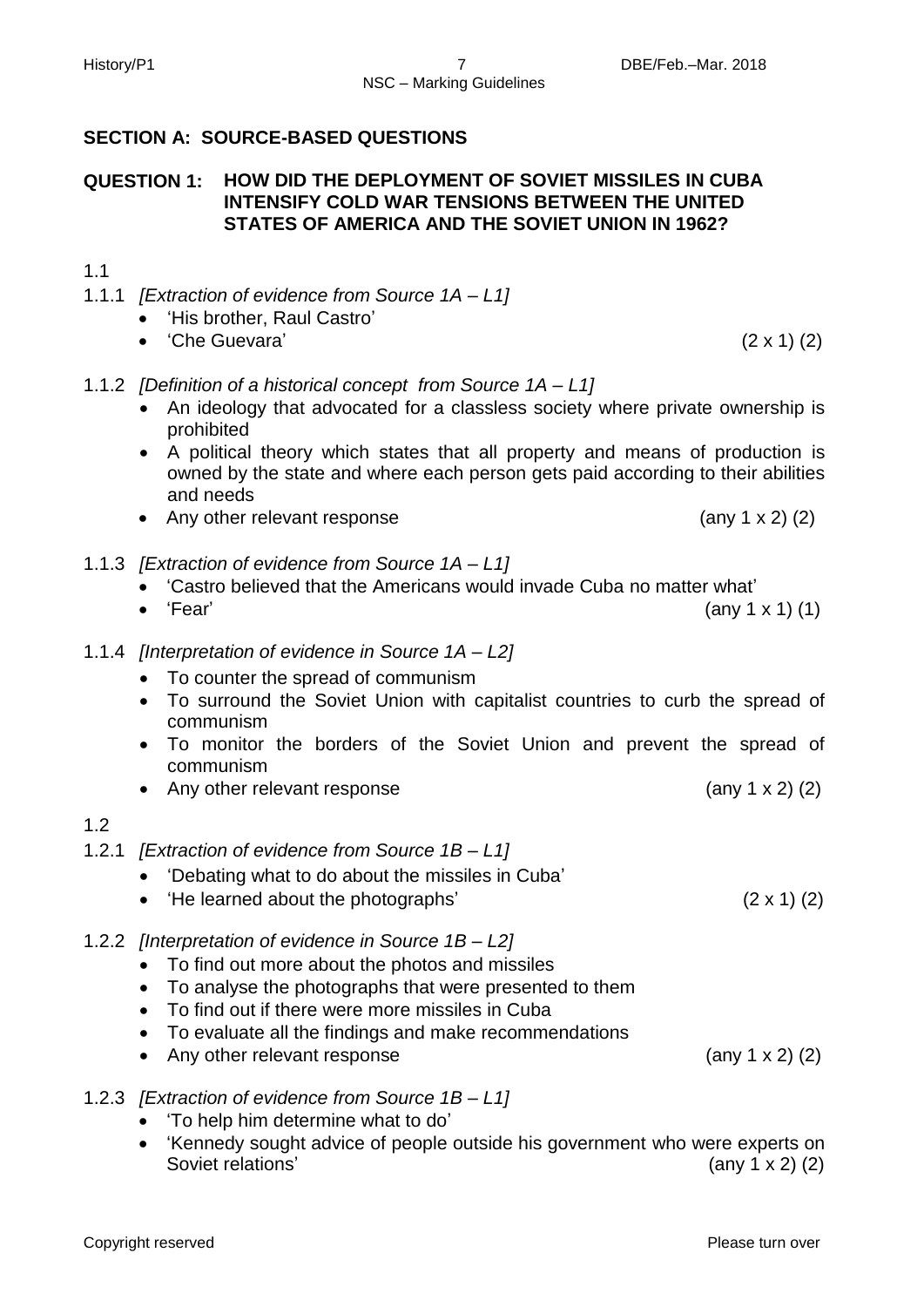1.2.4 *[Evaluate the usefulness of the evidence in Source 1B – L3]*

#### **The Source is USEFUL because:**

- It is taken from a historical book, 'The Cuban Missile Crisis to the Brink of War', written by PJ Byrne
- It gives information on how President Kennedy responded to the deployment of missiles in Cuba
- It sheds light on how President Kennedy sought for advice on how to deal with the deployment of missile to Cuba
- It explains how ExComm was established
- The information in this source can be corroborated with many similar sources on the USA's response to the deployment of missiles to Cuba
- Any other relevant response (any 2 x 2) (4)

#### 1.3

#### 1.3.1 *[Interpretation of evidence in Source 1C – L2]*

- The USA is represented by an eagle which threatened Cuba to drop the missile or face the consequences
- The USA is depicted as an eagle and stronger than Cuba, which is represented by a mouse
- Cuba (the mouse) is holding on to the Soviet missile despite the threat by the USA
- It depicts the strength of the USA (size of the Eagle) and the weakness of Cuba (size of the mouse)
- Any other relevant response (any 2 x 2) (4)

# 1.3.2 *[Interpretation of evidence in Source 1C – L2]*

 $(a)$ 

- The hammer and sickle symbols represent communism which was an ideology of the Soviet Union and Cuba
- Any other relevant response (any 1 x 2) (2)

(b)

- The Soviet missiles must be removed from Cuba
- The Soviet Union should stop the deployment of missiles to Cuba
- Cuba should stop following the ideology of communism
- Any other relevant response (any 1 x 2) (2)
- 1.4 *[Compare information in Sources 1B and 1C – L3]*
	- Source 1B provides evidence of the existence of the Soviet missiles in Cuba and Source 1C shows the USA (eagle) ordering Cuba to drop the Soviet missiles
	- The discovery of the Soviet missiles led to the establishment of ExComm (Source 1B) which advised Kennedy to demand that the Soviet Union withdraw its missiles from Cuba (Source 1C)
	- Both sources refer to the deployment of Soviet missiles to Cuba
	- Both sources show how the deployment of Soviet missiles to Cuba was seen as a threat
	- Any other relevant response (any 2 x 2) (4)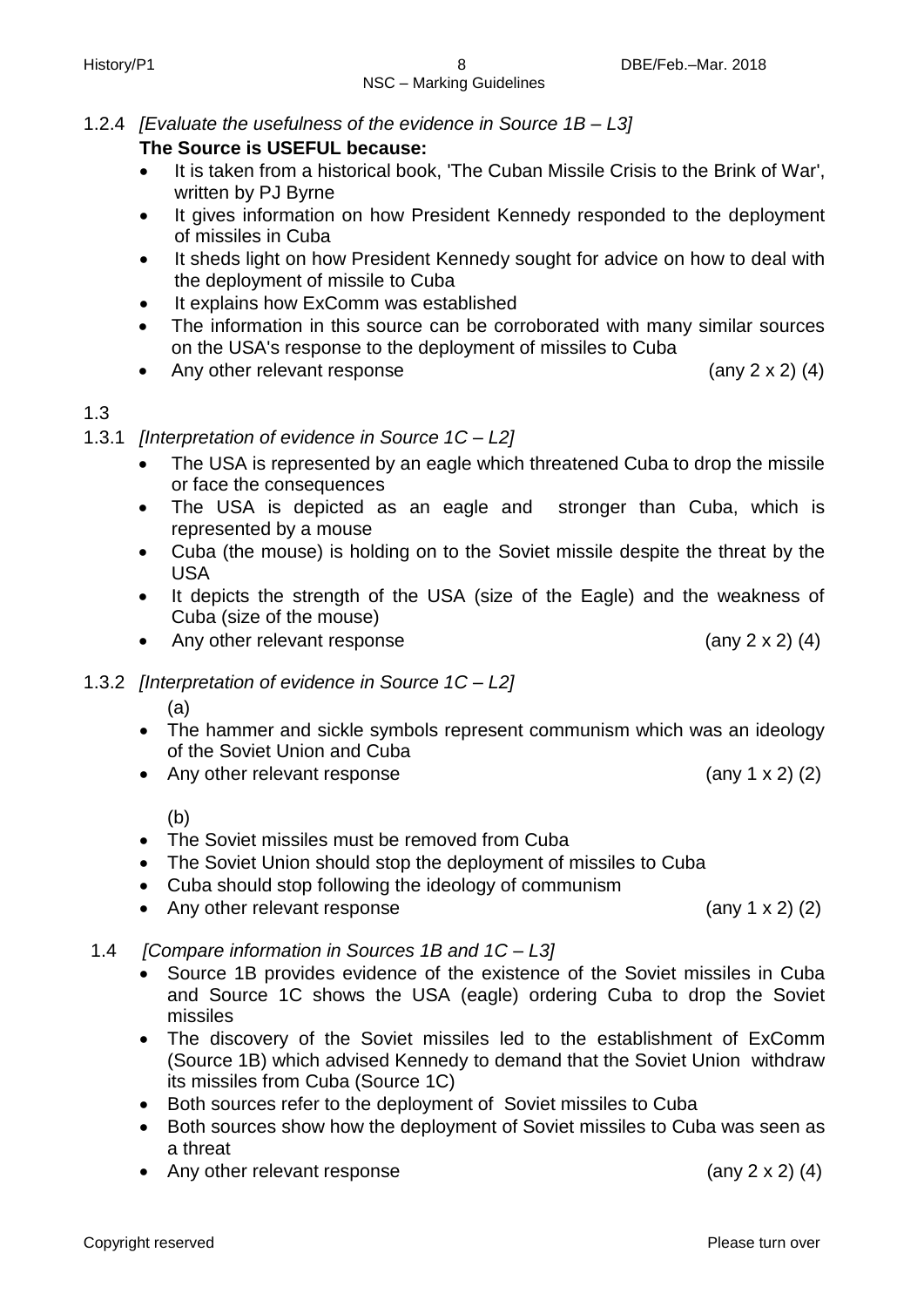#### History/P1 9 DBE/Feb.–Mar. 2018 NSC – Marking Guidelines

#### 1.5

- 1.5.1 *[Extraction of information from Source 1D – L1]*
	- 'Peaceful coexistence of states with different social systems'
	- 'Against the interference of one state into the internal affairs of others'
	- 'Against the intervention of large states into the affairs of small countries'

 $(3 \times 1)$   $(3)$ 

- 1.5.2 *[Extraction of information from Source 1D – L1]*
	- 'An unrestrained anti-Cuban campaign going on for a long time'
	- 'There is a definite USA administration policy behind it'
	- 'Right now the USA is making an attempt to blockade Cuban trade with other states'  $(\text{any } 2 \times 1)$   $(2)$
- 1.5.3 *[Interpretation of information in Source 1D – L2]*
	- Cuba was a sovereign State
	- The USA had no right to dictate terms on how Cuba should be governed
	- The USA could not decide on what policies Cuba should follow
	- The Cubans had the right to make their own decisions with regard to how their country should be governed
	- Any other relevant response (any 2 x 2) (4)

#### 1.5.4 *[Interpretation of information in Source 1D – L2]*

- USA was economically and militarily superior to Cuba
- Cuba was far smaller than the USA
- Cuba was not an industrialised country
- USA had nuclear weapons while Cuba had none
- Any other relevant response (any 2 x 2) (4)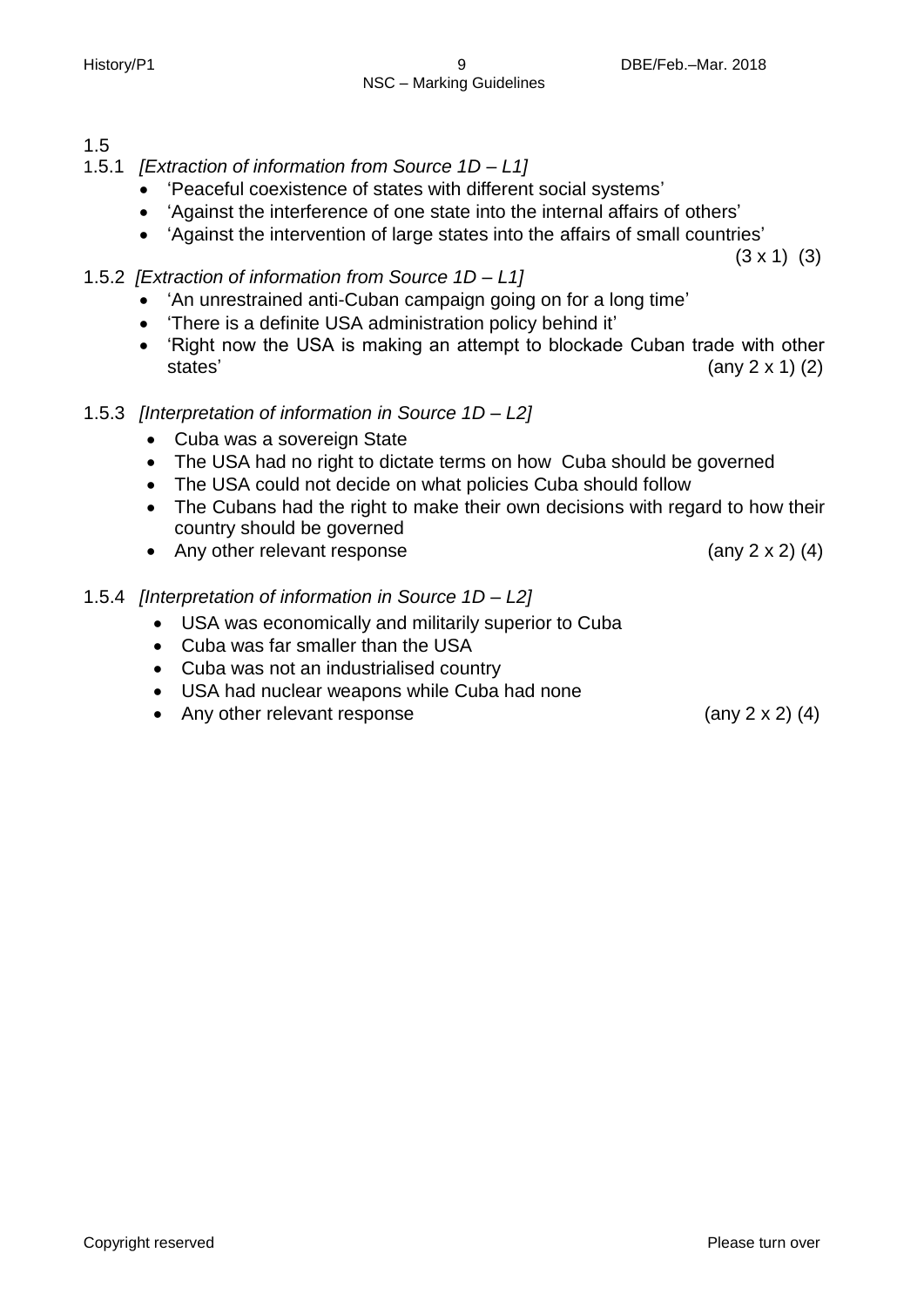1.6 *[Interpretation, evaluation and synthesis of evidence from relevant sources – L3]*

Candidates could include the following aspects in their response:

- The USA feared the improved ties between Cuba and the Soviet Union (Source 1A)
- The Soviet Union and its allies provided military aid and weapons to Cuba (Source 1A)
- The Soviet Union established a military base less than 161 km from the USA (Source 1A)
- President Kennedy assembled a group of advisers to study the photos and Soviet missiles that were deployed in Cuba (Source 1B)
- President Kennedy established ExComm for expert advice on the deployment of Soviet missiles (Source 1B)
- The USA imposed a blockade on Soviet ships entering Cuba (own knowledge)
- The USA ordered the Soviet Union to withdraw its missiles from Cuba (own knowledge)
- The USA ordered Cuba to 'drop' the Soviet missiles (Source 1C)
- The Soviet Union blamed the US administration over Cuba's economic problems (Source 1D)
- The Soviet Union requested the USA to respect Cuba's sovereignty (Source 1D)
- The Soviet missiles were strategically deployed in Cuba and posed a threat to the USA (own knowledge)
- Any other relevant response

Use the following rubric to allocate a mark:

| LEVEL 1            | Uses evidence in an elementary manner e.g. shows no or<br>little understanding of how the deployment of Soviet<br>missiles in Cuba intensified Cold War tensions between<br>the United States of America and the Soviet Union in 1962.<br>Uses evidence partially or cannot write a paragraph.                                           | <b>MARKS</b><br>$0 - 2$ |
|--------------------|------------------------------------------------------------------------------------------------------------------------------------------------------------------------------------------------------------------------------------------------------------------------------------------------------------------------------------------|-------------------------|
| LEVEL <sub>2</sub> | Evidence is mostly relevant and relates to a great extent to the<br>$\bullet$<br>topic e.g. shows some understanding of how the<br>deployment of Soviet missiles in Cuba intensified Cold<br>War tensions between the United States of America and<br>the Soviet Union in 1962.<br>Uses evidence in a basic manner to write a paragraph. | <b>MARKS</b><br>$3 - 5$ |
| LEVEL 3            | Uses relevant evidence e.g. demonstrates a thorough<br>understanding of how the deployment of Soviet missiles in<br>Cuba intensified Cold War tensions between the United<br>States of America and the Soviet Union in 1962.<br>Uses evidence very effectively in an organised paragraph that<br>shows an understanding of the topic.    | <b>MARKS</b><br>$6 - 8$ |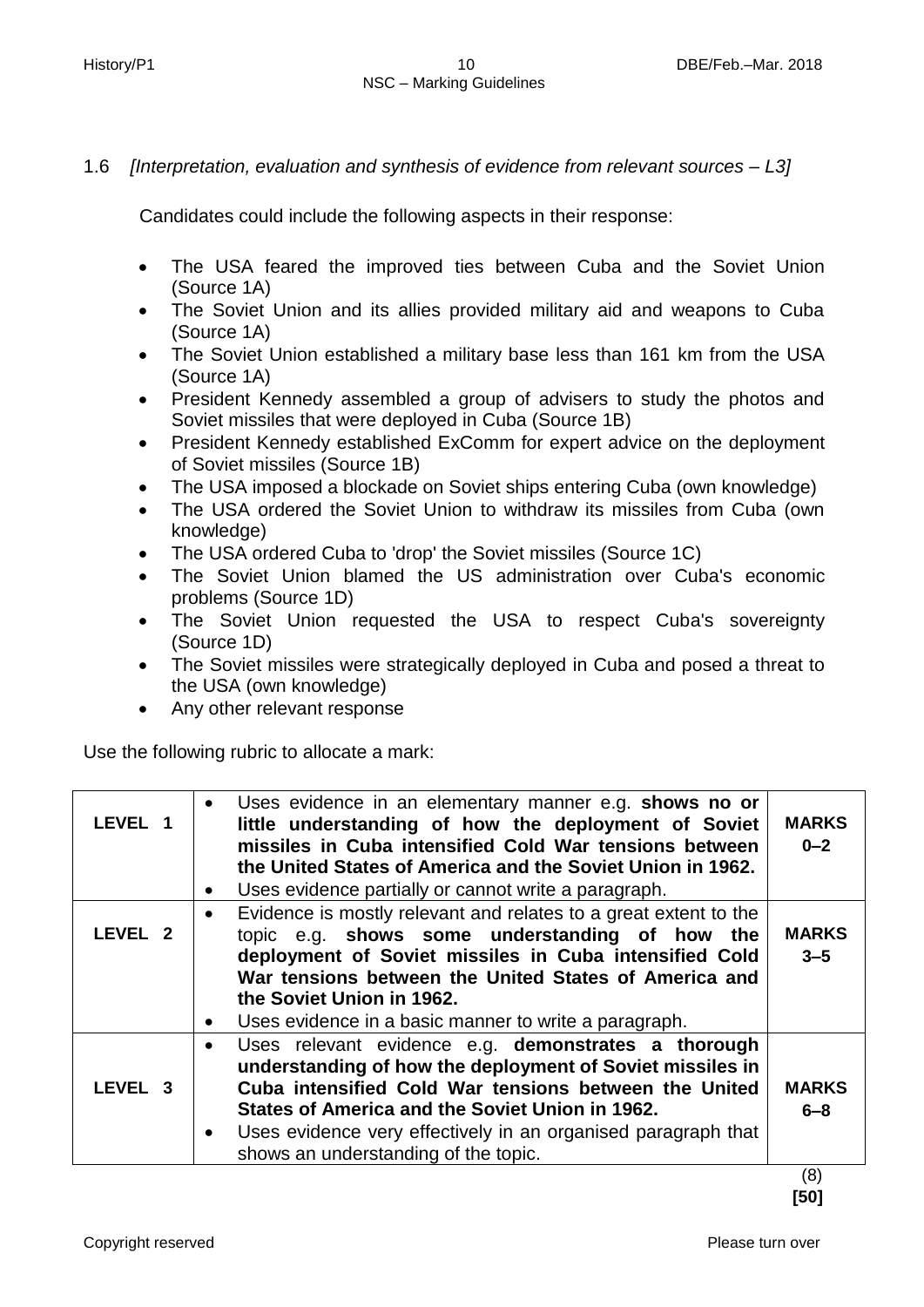#### **QUESTION 2: HOW DID FOREIGN POWERS INTERVENE IN POST-INDEPENDENT ANGOLA?**

- 2.1.1 *[Extraction of evidence from Source 2A – L1]*
	- 'Violence'
	- 'Division'
	- 'Foreign intervention' (any 2 x 1) (2)
- 2.1.2 *[Explanation of a historical concept from Source 2A – L1]*
	- A single person or party rule which denies people their freedoms and civil rights, for example, Portuguese rule of Angola was authoritarian
	- Reference to the Portuguese colonial government that oppressed Angolan liberation movements
	- Any other relevant response (any 1 x 2) (2)
- 2.1.3 *[Interpretation of evidence from Source 2A – L2]*
	- It led to the establishment of a transitional government of national unity so that no one party would take control of the executive power of Angola
	- It established a national army with troops from the three national movements and Portugal to avoid any one party having control of the military
	- The Alvor Agreement ensured that the Portuguese troops stayed in Angola until February 1976 to assist with the transfer of power from Portugal to Angolan interim government
	- Transitional government must organise general elections within nine months of 31 January 1975
	- Any other relevant response (any 2 x 2) (4)
- 2.1.4 *[Extraction of evidence from Source 2A – L1]* 
	- 'Mutual distrust among the three groups'
	- 'Led to outbreaks of fighting'  $(2 \times 1)$  (2)

# 2.2

- 2.2.1 *[Interpretation of evidence from Source 2B – L2]*
	- To show the three leaders (signatories) who followed different political ideologies that were prepared to work together at the Alvor Summit to discuss the future of an independent Angola
	- To show that there was hope for Angola's peaceful transition to independence
	- Any other relevant response (any 2 x 2) (4)
- 2.2.2 *[Evaluate the usefulness of evidence in Source 2B – L3]*

#### **The Source is USEFUL because:**

- It is an original photo taken at the time of the meeting at Alvor
- The photograph was published in a Portuguese newspaper so it suggests that events surrounding Angola's independence were of interest to the Portuguese
- It shows the leaders of the three Angolan liberation movements in 1975
- It is evidence that the three leaders were willing to enter in negotiations to discuss the future of Angola after independence
- Any other relevant response (any 2 x 2) (4)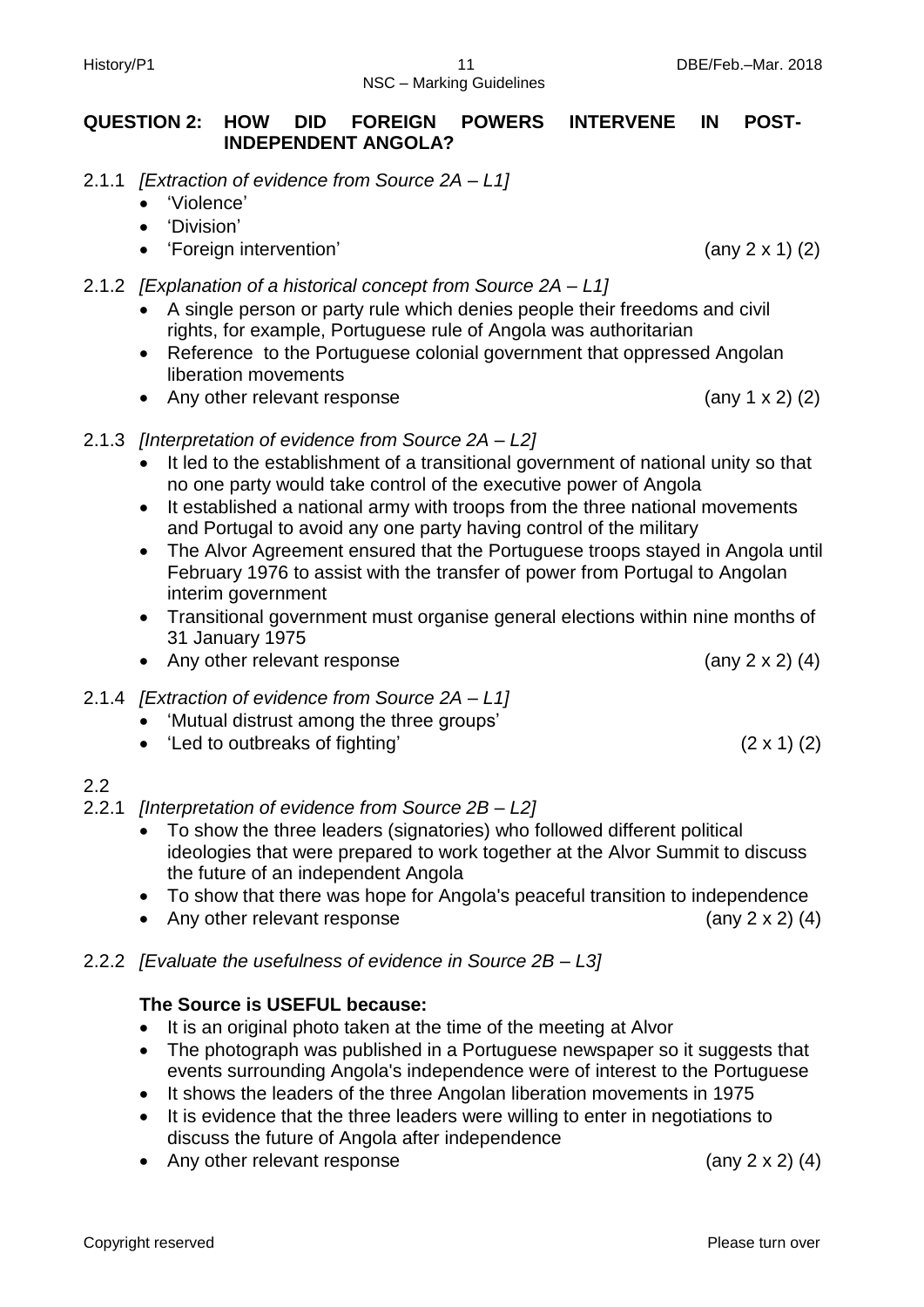#### 2.3

- 2.3.1 *[Interpretation of evidence from Source 2C – L2]*
	- Politically, the independence of Angola marked the end of Portuguese colonial rule in Africa
	- Politically, it implied that colonial rule could end in all African countries; Angola would now be a potential base that could be used for the struggle against colonialism
	- Emotionally, it gave hope to people in southern Africa that were still living under colonial rule
	- Emotionally, it was an inspiration to liberation movements such as the ANC and SWAPO that were still fighting for freedom
	- Any other relevant response (any 2 x 2) (4)

#### 2.3.2 *[Extraction of evidence from Source 2C – L1]*

- 'Angola's natural resources including oil and diamonds'
- 'Its size' 'Its strategic location' (any 2 x 1) (2)
- 2.3.3 *[Extraction of evidence from Source 2C – L1]*
	- To create a Soviet and Cuban threat to the region'  $(1 \times 2)$  (2)
- 2.3.4 *[Interpretation of evidence from Source 2C – L2]*
	- The USA funded one of the liberation groups (FNLA) which was a rival of the MPLA
	- The USA increased its support to UNITA, another liberation group and a rival of MPI A
	- By funding the main rival groups against the MPLA, the USA increased the potential for civil war between the three rival liberation parties
	- US funding and support allowed UNITA to continue to challenge the MPLA (e.g. ambush and assassinations)
	- By supporting the FNLA and UNITA over the MPLA, the USA undermined the power-sharing and transitional government that was put in place by the Alvor Agreement
	- Encouraged and supported South African intervention in Angola against the MPLA government
	- Any other relevant response (any 2 x 2) (4)

#### 2.4

- 2.4.1 *[Extraction of evidence from Source 2D – L1]*
	- 'Its own internal problems'
	- 'The interim government disintegrated'
	- 'The MPLA became the sole rulers of Angola'
	- 'Roberto (FNLA) and Savimbi (UNITA) took to the bush from where they declared war on the MPLA'  $(2)$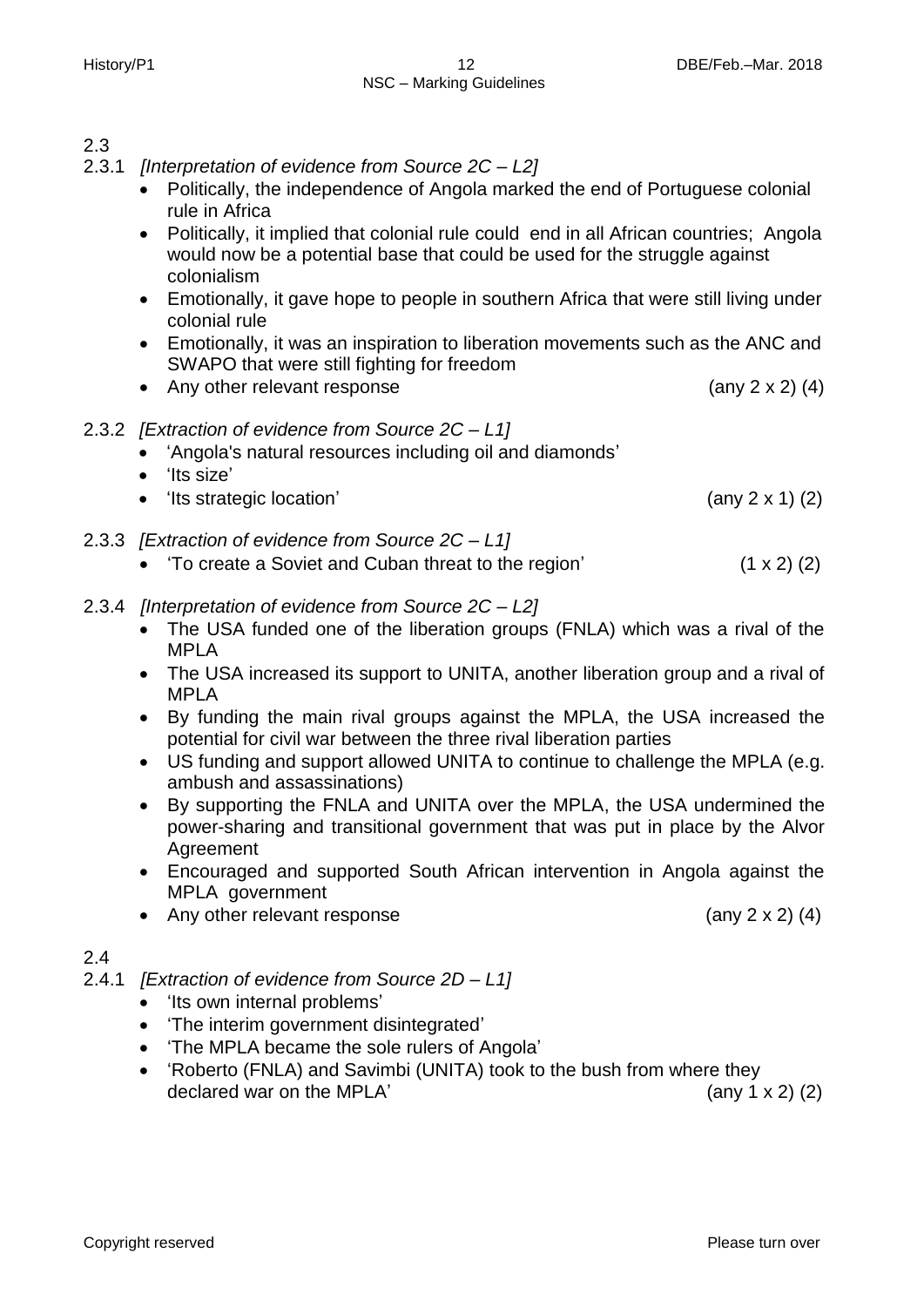- 2.4.2 *[Interpretation of evidence from Source 2D – L2]*
	- The involvement of the USA, the Soviet Union and Cuba in Angola was a clear demonstration of the extension of the Cold War
	- Foreign countries took sides in the Angolan conflict
	- The USA as leader of the West and the Soviet Union as leader of the East supported FNLA together with UNITA and MPLA respectively
	- Any other relevant response (any 2 x 2) (4)

#### 2.4.3 *[Extraction of evidence from Source 2D – L1]*

- 'Soviet Union/Soviets'
- 'Cuba/ Cubans'  $(2 \times 1)$   $(2)$
- 2.5 *[Comparing information in Sources 2C and 2D – L3]*
	- Both Sources 2C and 2D emphasised the cold war rivalry between East and West as a reason for foreign involvement in the Angolan civil war
	- Both sources state that South Africa became involved in Angola because they were encouraged to join the USA in an anti-Marxist alliance
	- Both Sources 2C and 2D show that the Soviet Union and Cuba supported the MPLA while the USA and South Africa supported UNITA and FNLA
	- Any other relevant response (any 2 x 2) (4)

#### 2.6 *[Interpretation, analysis and synthesis of evidence from relevant sources – L3]*

Candidates could include the following aspects in their response:

- The anti-colonial struggle in Angola involved MPLA, FNLA and UNITA that were funded by foreign powers (Sources 2A and 2C)
- Mutual distrust between liberation organisations resulted in them continuing to receive support from foreign powers after the Alvor Accord (Source 2A, 2C and 2D)
- The USA and South Africa supported UNITA and the FNLA (Sources 2A, 2B) and 2D)
- The USSR and Cuba supported the MPLA (Sources 2A, 2B and 2D)
- Angola was rich in natural resources and of strategic importance, therefore both the USA and the USSR wanted to keep it within their sphere of influence (Source 2C)
- Angola's independence occurred in context of Cold War rivalry; East and West took sides backing rival political organisations rather than supporting the Government of National Unity (Source 2D)
- Portugal was weakened by internal problems to oversee the transition of an independent and unified Angola (Source 2D)
- The USA also intervened indirectly, for example, through the support that Zaire offered to FNLA (own knowledge)
- Any other relevant response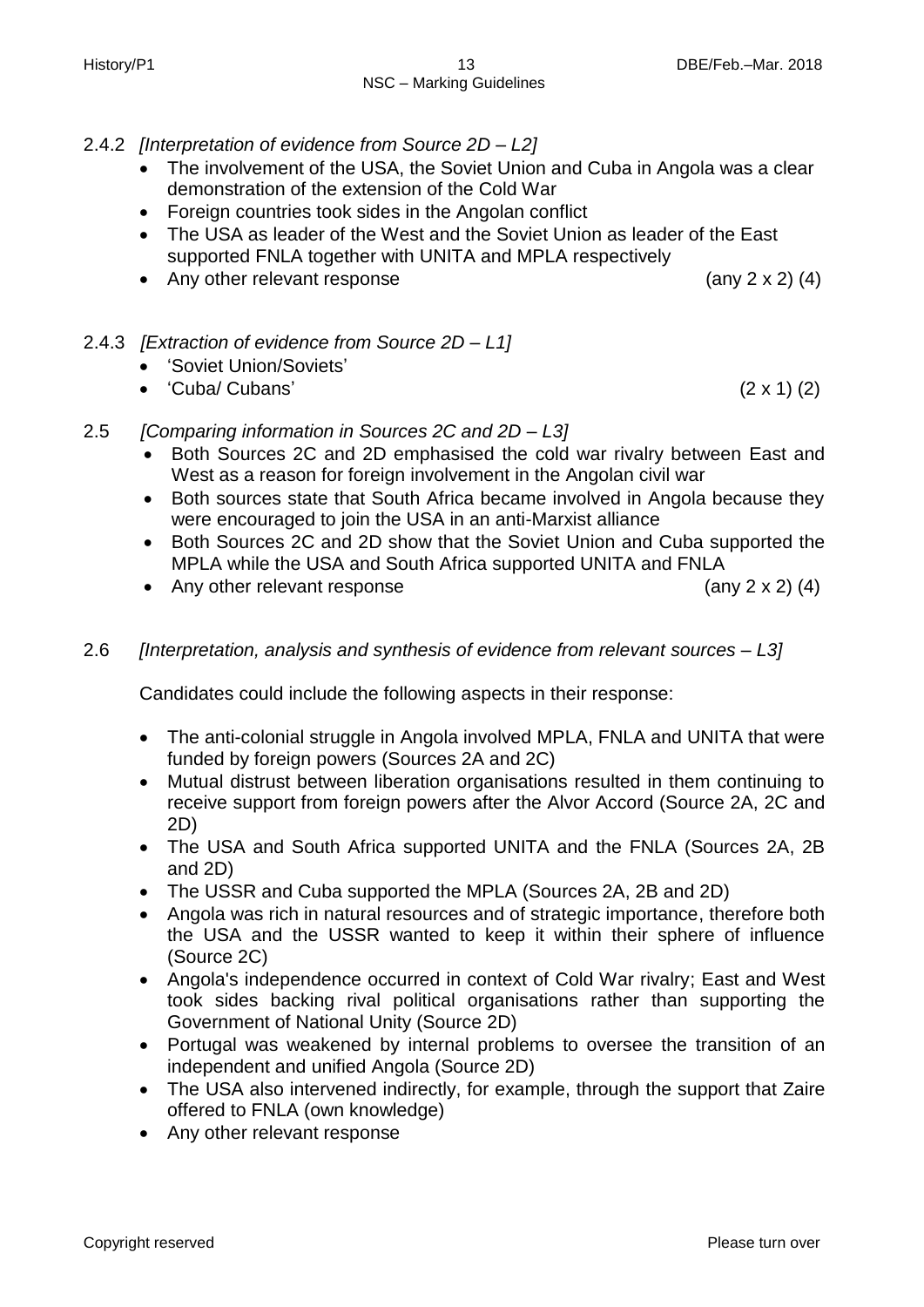Use the following rubric to allocate a mark:

| <b>LEVEL 1</b>     | • Uses evidence in an elementary manner e.g. shows no or<br>little understanding of how foreign powers intervened in<br>post-independent Angola.<br>• Uses evidence partially or cannot write a paragraph.                                         | <b>MARKS</b><br>$0 - 2$ |
|--------------------|----------------------------------------------------------------------------------------------------------------------------------------------------------------------------------------------------------------------------------------------------|-------------------------|
| <b>LEVEL 2</b>     | • Evidence is mostly relevant and relates to a great extent to the<br>topic e.g. shows some understanding of how foreign<br>powers intervened in post-independent Angola.<br>• Uses evidence in a basic manner to write a paragraph.               | <b>MARKS</b><br>$3 - 5$ |
| LEVEL <sub>3</sub> | · Uses relevant evidence e.g. demonstrates a thorough<br>understanding of how foreign powers intervened in post-<br>independent Angola.<br>• Uses evidence very effectively in an organised paragraph that<br>shows an understanding of the topic. | <b>MARKS</b><br>$6 - 8$ |
|                    |                                                                                                                                                                                                                                                    | (8)                     |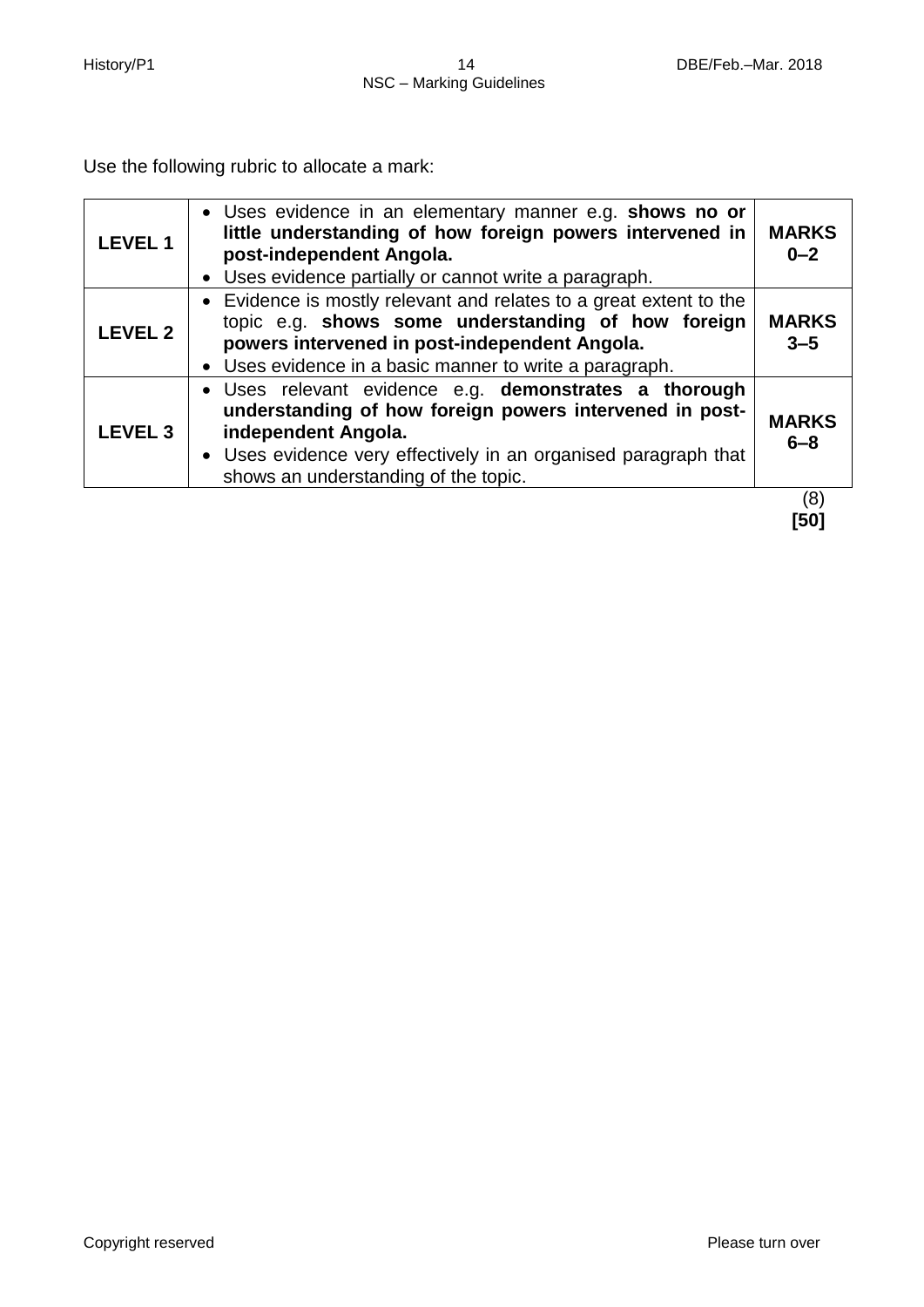#### **QUESTION 3: WHAT IMPACT DID THE BLACK POWER MOVEMENT HAVE ON AFRICAN AMERICANS DURING THE 1960s?**

- 3.1.1 *[Extraction of evidence from Source 3A – L1]*
	- 'The Black Power Movement grew out of the Civil Rights Movement that had steadily gained momentum through the 1950s and 1960s' (1 x 1) (1)
- 3.1.2 *[Explanation of a historical concept from Source 3A – L1]*
	- A philosophy that originated among African Americans in the 1960s which emphasised racial pride and social equality through the creation of political and cultural institutions
	- A call to revive black pride and African American culture
	- A philosophy that supported the rights of black people
	- Any other relevant response (any 1 x 2 ) (2)

# 3.1.3 *[Extraction of evidence from Source 3A – L1]*

- 'The movement was hailed by some as a positive and proactive force that aimed at helping blacks achieve their full equality with whites'
- 'It was reviled (hated) by others as a militant, sometimes violent faction whose primary goal was to drive a wedge between whites and blacks'  $(2 \times 1)$  (2)
- 3.1.4 *[Extraction of evidence from Source 3A – L1]* 
	- 'Lower wages than whites'
	- 'Higher crime rates in their neighbourhoods'
	- 'Deep racial discrimination' (3 x 1) (3)
- 3.1.5 *[Interpretation of evidence from Source 3A – L2]*
	- They saw the Civil Rights Movement as too mainstream which accommodated both white and African Americans to bring about social change
	- They wanted African Americans to quickly have the same opportunities as White Americans
	- They felt that the Civil Rights Movement did not address the challenges that African Americans faced
	- They felt that the Civil Rights Movement was too passive and accommodated white Americans with ease
	- Any other relevant response (any 2 x 2) (4)

# 3.2

- 3.2.1 *[Extraction of evidence from Source 3B – L1]*
	- 'We must say on what grounds are we going to form them'
	- 'Not white people telling us how to form them'
	- 'We must build strength and pride amongst ourselves'
	- 'We must think politically and get power'
	- 'We are the only people who have to protect ourselves from our protectors'

(any 2 x 1) (2)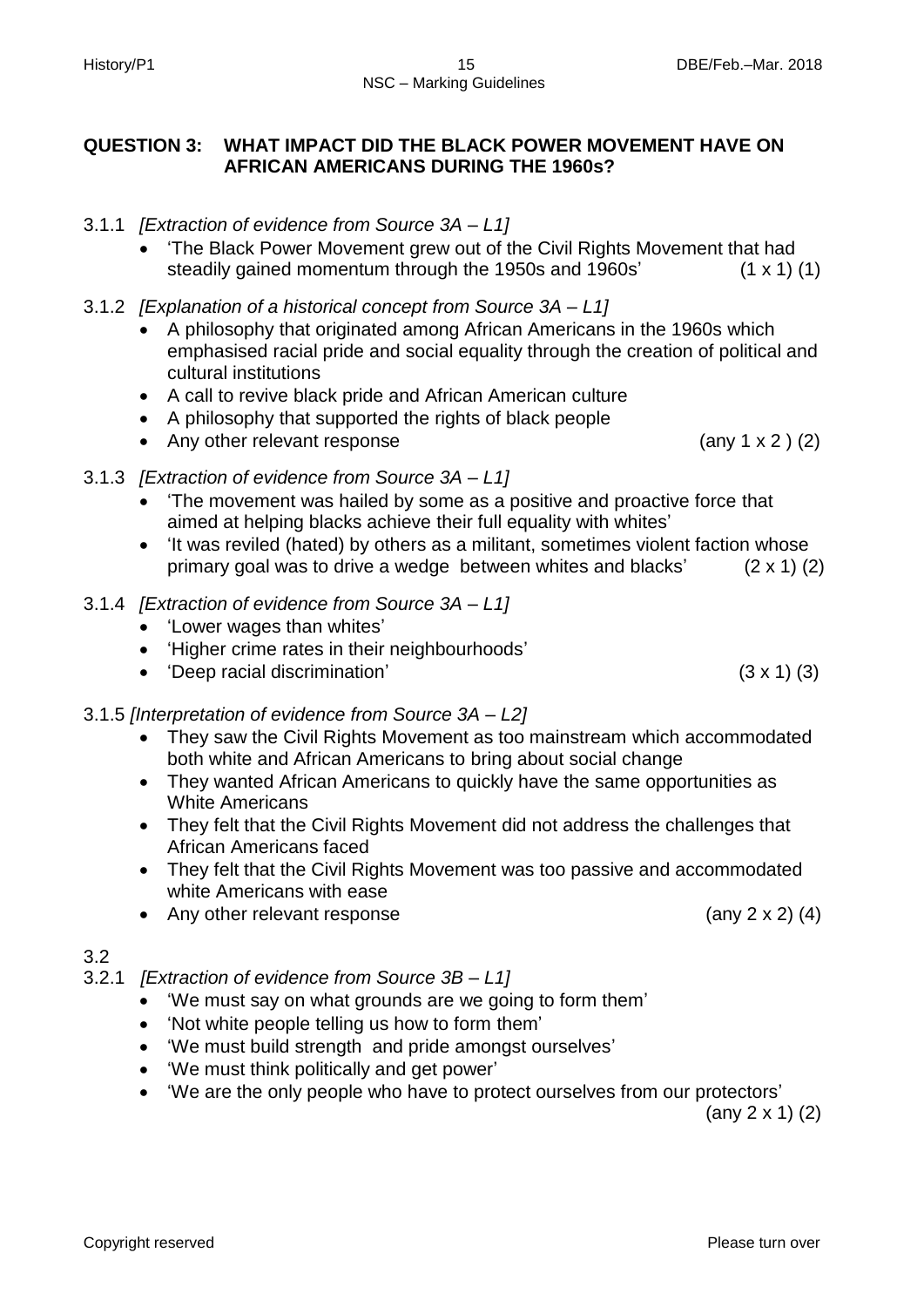- NSC Marking Guidelines
- 3.2.2 *[Interpretation of evidence from Source 3B – L2]*
	- The US government felt threatened by the philosophy of Black Power
	- Most white corporate companies did not support Black Power/ feared Black worker unity
	- Racist white Americans feared a Black upsurge/ backlash
	- White Americans mostly misunderstood the philosophy of Black Power
	- Any other relevant response (any 2 x 2) (4)

3.2.3 *[Evaluate the usefulness of evidence in Source 3B – L3]* **The source is USEFUL because:**

- It gives first-hand information from a speech by Stokely Carmichael (the original text)
- Stokely Carmichael was one of the leaders of the Black Power Movement
- It addresses the philosophy of Black Power
- It encouraged African Americans to stand up for their rights and to have pride in themselves
- It captured the white American's antagonism to Black Power
- It encouraged African Americans to use violence e.g. to smash any political machine that was oppressing African Americans
- Any other relevant response (any 2 x 2) (4)

3.3

- 3.3.1 *[Interpretation of evidence from Source 3C – L2]*
	- It depicts Angela Davis advocating the philosophy of Black Power as can be seen through her Afro hairstyle and earrings
	- It conveys the message that Black is beautiful
	- The words 'POWER TO THE PEOPLE' on the border of the poster indicates that African Americans should be encouraged to take power for themselves
	- Any other relevant response (any 2 x 2) (4)
- 3.3.2 *[Interpretation of evidence from Source 3C – L2]*
	- The Black Power Movement demanded power and equality for all African Americans
	- Black Power implied that African Americans should lead and not depend on white Americans
	- The Black Power Movement wanted African Americans to achieve equality with white Americans
	- Power and Equality should lead to the end of discrimination and inferiority amongst African Americans
	- Any other relevant response (any 2 x 2) (4)
- 3.4 *[Comparison of information in Source 3B and 3C – L3]*
	- In Source 3B, Stokely Carmichael states: 'We must build strength and pride among ourselves' and the Afro hairstyle in Source 3C symbolises African pride
	- Both sources refer to African Americans gunning for power because they were powerless
	- In Source 3B, Stokely Carmichael stated that 'We don't control anything' and Source 3C shows that African Americans wanted Equality
	- In Source 3B, Carmichael states that African Americans 'must think politically and get power' and Source 3C shows the demand for 'power to the people'
	- Any other relevant response (any 2 x 2) (4)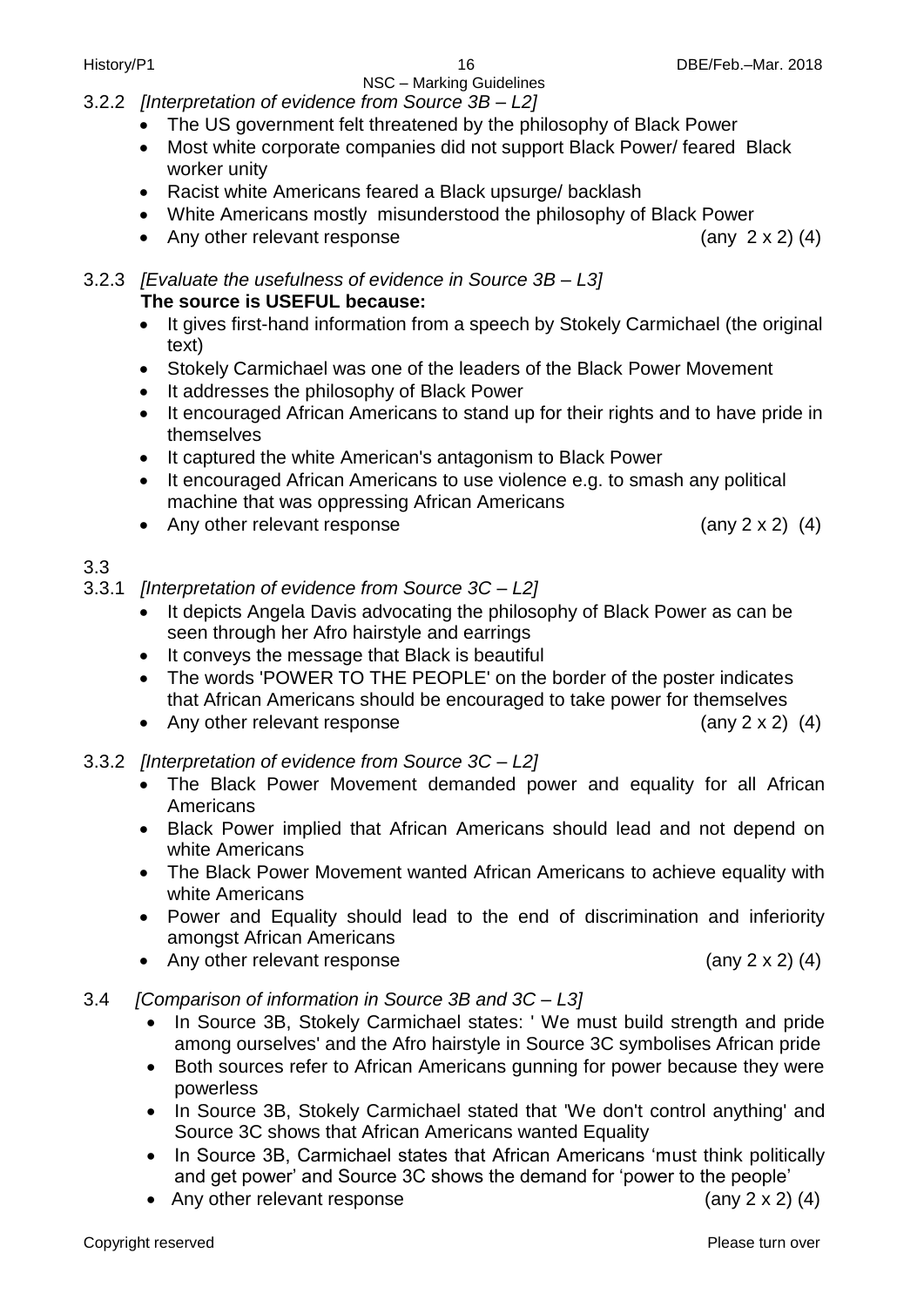Copyright reserved **Please turn over the Copyright reserved** Please turn over

- 3.5 3.5.1 *[Extraction of evidence from Source 3D – L1]*
	- 'The FBI set out to eliminate radical black political opposition'
	- 'Traditional modes of repression failed to counter the growing insurgency'
	- 'The Bureau took the law into its own hands and secretly used fraud and force to sabotage constitutionally protected political activity'
	- 'The FBI secretly Instructed its field offices to propose schemes to misdirect, discredit, disrupt and neutralise specific individuals and groups'
	- 'Close coordination with the local police and prosecutors' (any 2 x 1) (2)
- 3.5.2 *[Interpretation of evidence from Source 3D – L2]*
	- The FBI was a state organ that wanted to protect white American supremacy and privilege
	- The FBI supported racism directed against African Americans
	- The Black Power Movement and the Black Panther Party were militant and socialist in character
	- Any other relevant response  $(any 2 x 2) (4)$
- 3.5.3 *[Extraction of evidence from Source 3D – L1]*
	- 'The tendency of the media and whites in general to ignore or tolerate attacks on black groups'
	- 'The Black Panthers came under attack at a time when they provided free food, free health care and free community-based education' (2 x 1) (2)
- 3.6 *[Interpretation, analysis and synthesis of evidence from relevant sources – L3]*

Candidates could include the following aspects in their response:

- It marked a turning point in the black white relations in the USA (Source 3A)
- It highlighted challenges faced by African Americans (Source 3A)
- It popularised the concept of Black Power (Source 3A)
- African Americans were made aware of their suffering and hardships (Source 3B)
- It implied that African Americans should vote for one of their own (Source 3B)
- It encouraged African Americans to establish their own programmes (Source 3B)
- The Black Panther Party established community programmes (e.g. free breakfast, free clothing) (Source 3C)
- They provided free food, free health care and free community-based education (Source 3D)
- The Black Power Movement gave African Americans a reason to carry weapons for self-defence (Source 3D)
- Night classes were held to improve level of literacy among adults (own knowledge)
- Opened legal advice offices within African American communities (own knowledge)
- Made communities aware that they needed to defend their neighbourhoods (own knowledge)
- Politics became relevant in the lives of ordinary African Americans (own knowledge)
- Any other relevant response

NSC – Marking Guidelines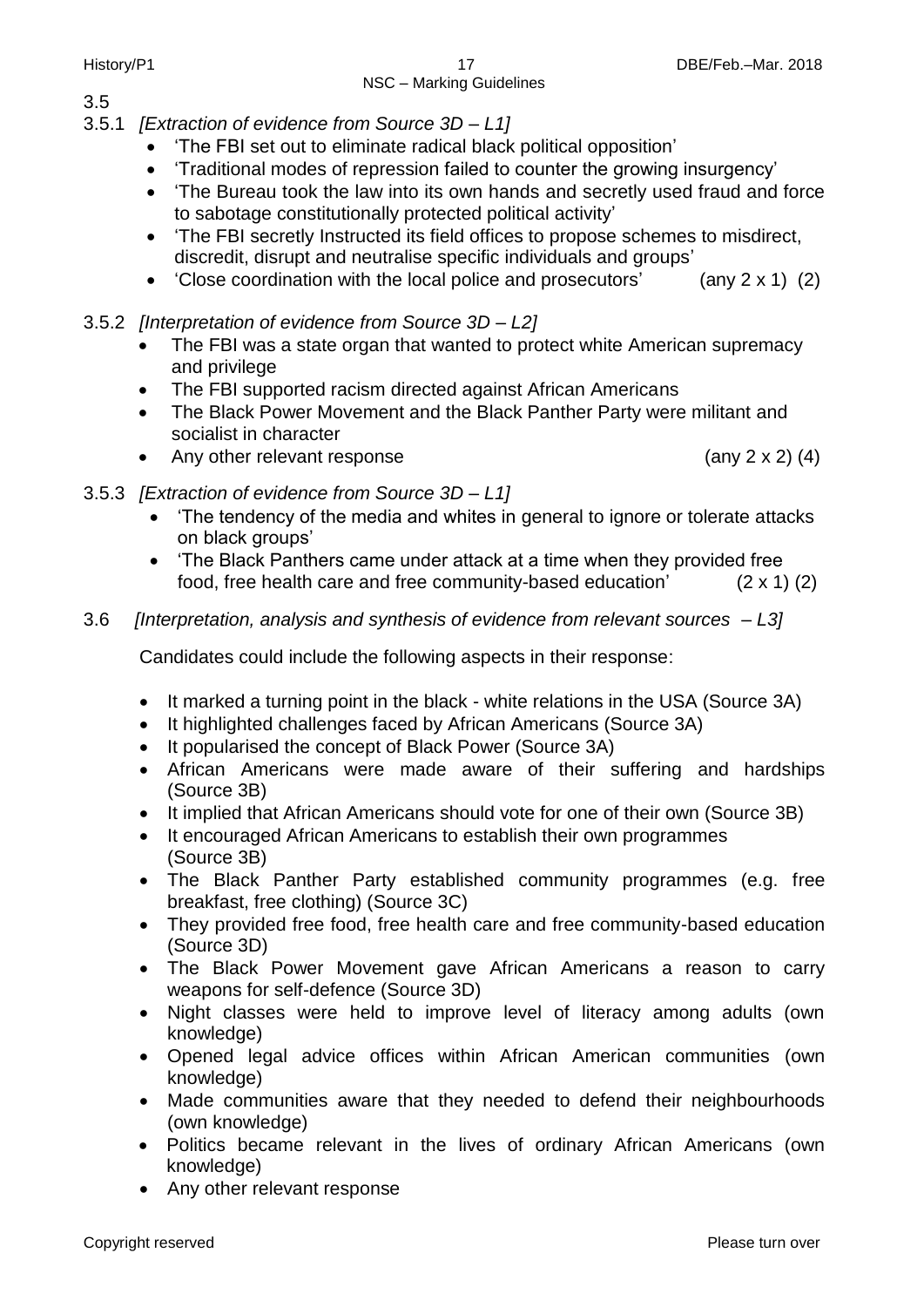Use the following rubric to allocate a mark:

| <b>LEVEL 1</b> | • Uses evidence in an elementary manner e.g. shows no or little<br>understanding of the impact that the Black Power<br>Movement had on African Americans during the 1960s.<br>Uses evidence partially or cannot write a paragraph.                                                     | <b>MARKS</b><br>$0 - 2$ |
|----------------|----------------------------------------------------------------------------------------------------------------------------------------------------------------------------------------------------------------------------------------------------------------------------------------|-------------------------|
| <b>LEVEL 2</b> | • Evidence is mostly relevant and relates to a great extent to the<br>topic e.g. shows some understanding of the impact that the<br>Black Power Movement had on African Americans during<br>the 1960s.<br>• Uses evidence in a basic manner to write a paragraph.                      | <b>MARKS</b><br>$3 - 5$ |
| <b>LEVEL 3</b> | Uses relevant evidence e.g. demonstrates a thorough<br>$\bullet$<br>understanding of the impact that the Black Power<br>Movement had on African Americans during the 1960s.<br>• Uses evidence very effectively in an organised paragraph that<br>shows an understanding of the topic. | <b>MARKS</b><br>$6 - 8$ |
|                |                                                                                                                                                                                                                                                                                        | (8)                     |

 **[50]**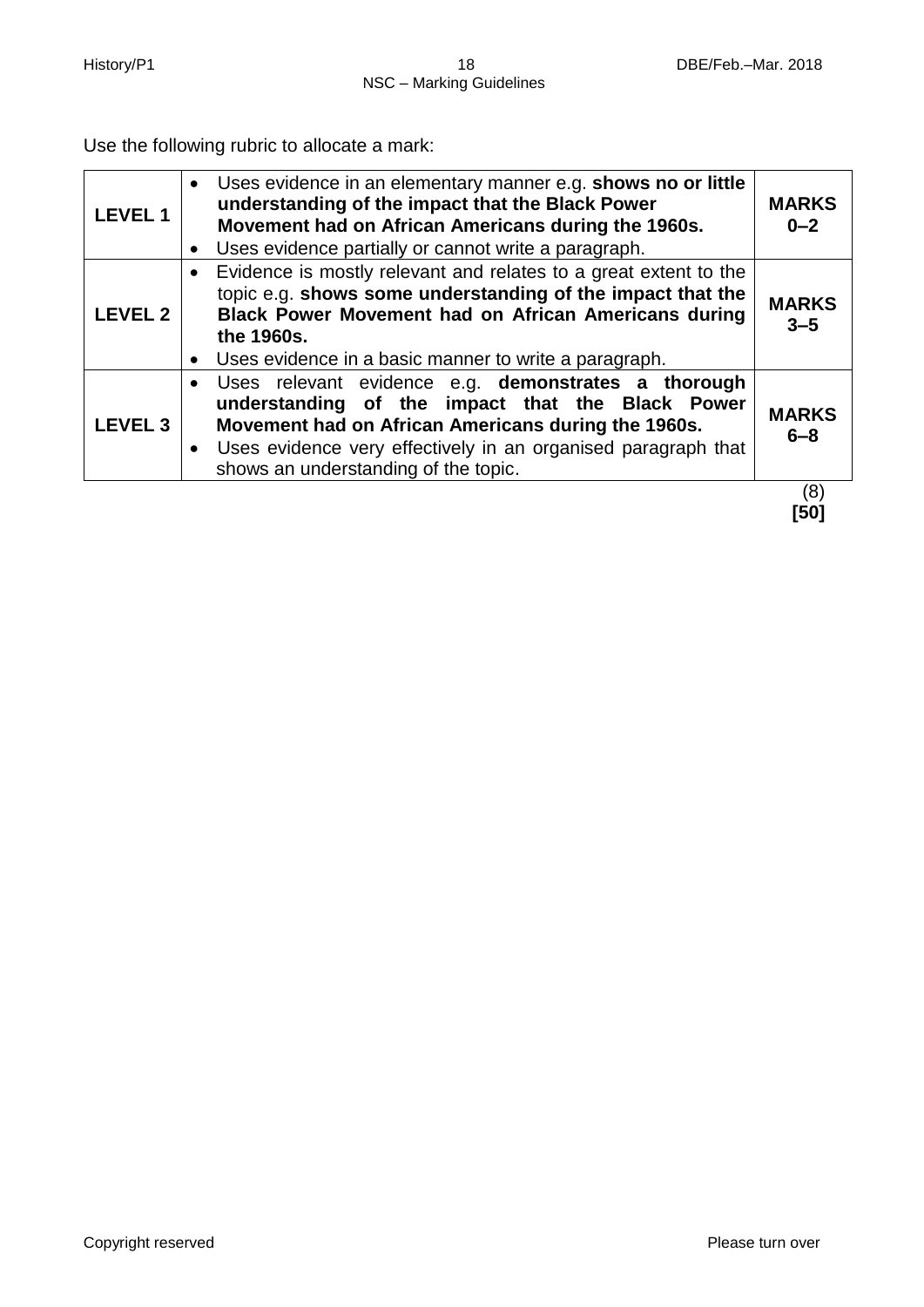# **SECTION B: ESSAY QUESTIONS**

# **QUESTION 4: CASE STUDY – CHINA**

*[Plan and construct an original argument based on relevant evidence using analytical and interpretative skills]*

#### **SYNOPSIS**

Candidates are expected to critically discuss the contribution that Mao Zedong's policies of the Great Leap Forward and the Cultural Revolution made on China's industrial and agricultural production between 1958 and 1969.

#### MAIN ASPECTS

Candidates could include the following aspects in their response:

 Introduction: Candidates should indicate whether the Great Leap Forward and the Cultural Revolution contributed positively or negatively to China's industrial and agricultural production

#### ELABORATION

#### **The Great Leap Forward (Second Five Year Plan)**

- Based on the success of the First Five Year Plan (1953–1957) and the Hundred Flower campaign
- Primary focus was on industrialisation and secondary focus was on agriculture
- The use of peasants as (unskilled) human resource in the industrial sector
- Amalgamation of peasant's farms into large communes (too high and unachievable targets)
- Removal of peasants from farms (and its effects) to industries (declining agricultural production)
- Peasants were highly taxed
- Success in areas of health, welfare and education
- Backyard industries (poor quality steel production)
- Poor economy and starvation (millions killed)
- Mao Zedong resigned as Head of State in 1959 and handing over economic power to Liu Shaoqi
- Any other relevant response

#### **The Cultural Revolution (Third Five Year Plan)**

- The intention of China's Communist Party was to improve the economy; empower landless peasant farmers and to nationalise heavy industries
- The Role of the Red Guards (educate peasants on principles of Communism; teach reading and writing)
- Campaign to attack the 'Four Olds': changing of old ideas, traditional culture, customs and habits
- The Little Red Book (Mao's philosophies about Communism; all citizens expected to memorise principles of Communism; a source of Communist propaganda in China)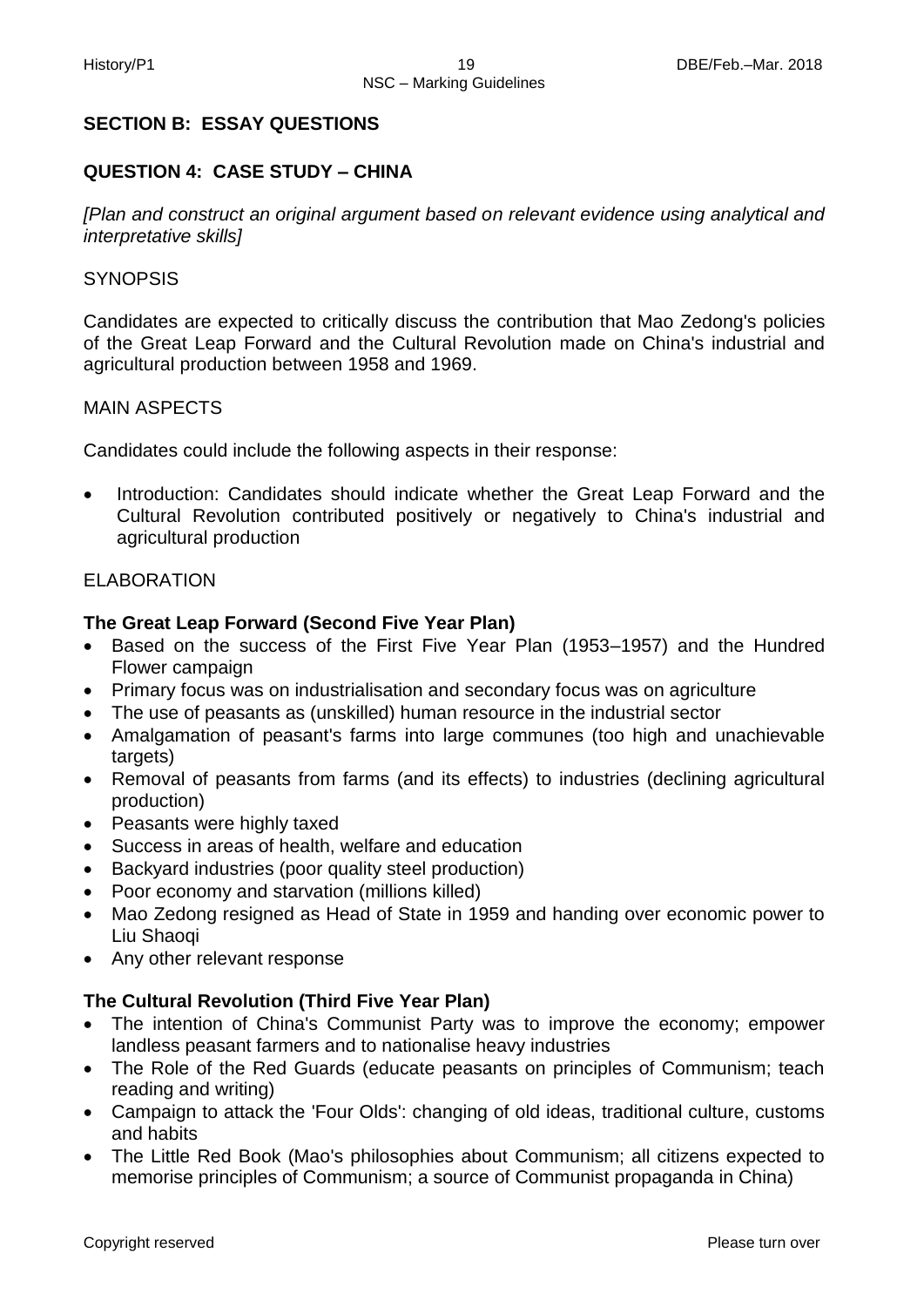#### NSC – Marking Guidelines

- Closure of schools, colleges and universities (for being critical, liberal and elitist)
- The Purges (opponents of Communism and moderates eliminated)
- All anti-communist art, books destroyed
- Millions of opponents/anti-revolutionary killed
- Professionals got rid of (lecturers, teachers, engineers, scientists, etc.)
- New class of Mandarins eliminated
- Any other relevant response
- Conclusion: Candidates should tie up their argument with a relevant conclusion. **[50]**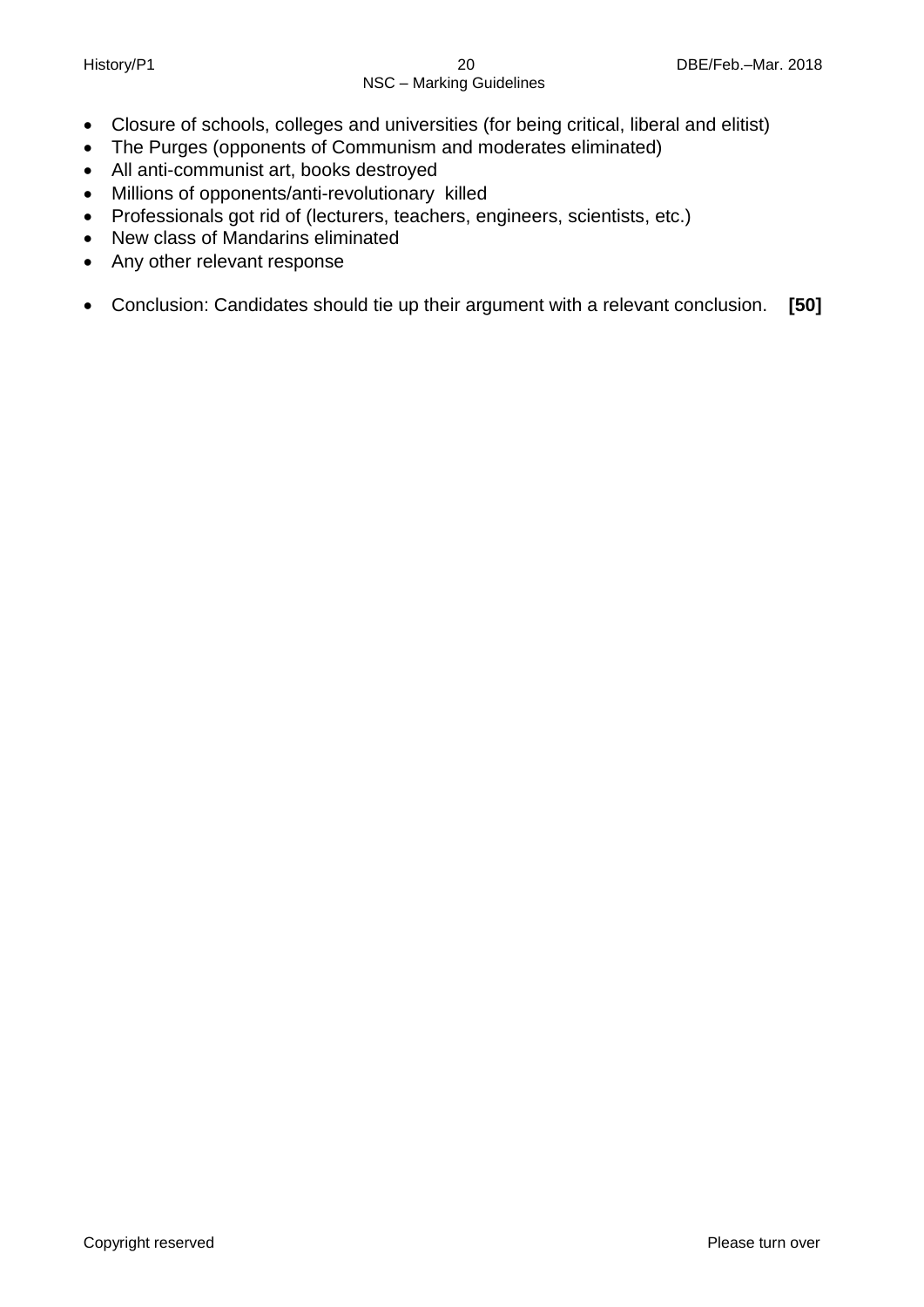# **QUESTION 5: INDEPENDENT AFRICA: COMPARATIVE CASE STUDY – THE CONGO AND TANZANIA**

*[Plan and construct an original argument based on relevant evidence using analytical and interpretative skills]*

#### **SYNOPSIS**

In writing this essay, candidates should explain to what extent Mobuto Sese Seko and Julius Nyerere influenced the economic, social and cultural development after their countries gained independence from colonialism.

#### MAIN ASPECTS

Candidates could include the following aspects in their response:

 Introduction: Candidates should explain to what extent Mobutu Sese Seko and Julius Nyerere's policies influenced the economic, social and cultural development within their respective countries after decolonisation. They should support their line of argument with relevant evidence.

#### ELABORATION

#### **ECONOMIC**

- The Congo and Tanzania inherited a single-product system from their respective colonisers; The Congo embraced a capitalist economic system; whereas Tanzania adopted a socialist economic model. Both struggled to successfully develop their economies
- At independence, the Congo and Tanzania lacked a vibrant manufacturing industry
- The Congo aimed to industrialise her economy and develop a manufacturing base (largely a failure); whereas Tanzania built on its agricultural base, villagisation policy and Ujaama (faced opposition from independent African farmers)
- The Congo relied heavily on foreign aid and expertise from the early 1960s; whereas Tanzania attempted to be self-sufficient and rejected neo-colonialism
- Both countries remained reliant on the export of agricultural products and minerals
- Mobutu and Nyerere nationalised land and industry to distribute wealth equally
- Neither the Congo nor Tanzania had oil reserves, so both suffered economic crisis when oil prices rose in the 1970s
- Both Mobutu (1970s) and Nyerere (1980s) decided to privatise sectors of the economy due to an economic crisis
- Both countries took loans from foreign countries and organisations: From the 1960s the Congo received financial aid from the capitalist west; while from the 1980s Tanzania was forced to take World Bank loans and was subjected to structural adjustment policies
- The Congo's economy was characterised by elitism and nepotism; whereas Tanzania reduced corruption of government officials through a 'Leadership Code'
- The economy of the Congo produced vast differences in wealth between rich and poor; while Tanzania attempted to minimise economic inequality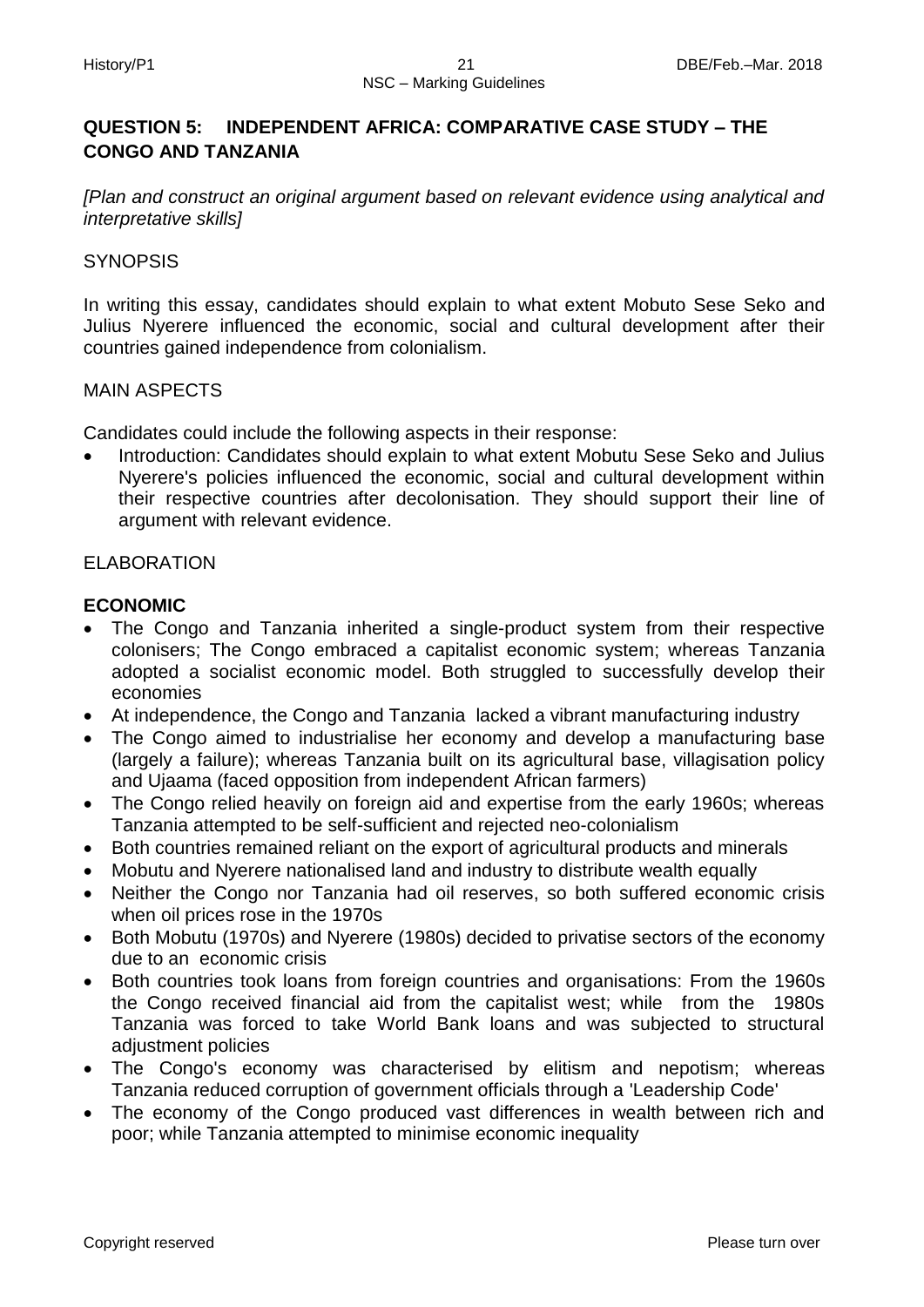#### **SOCIAL AND CULTURAL**

#### **Education and language**

- Colonial education promoted Eurocentric values
- Under colonialism few African children received more than a primary education. The Congo and Tanzania had a few qualified technicians and engineers
- Children were taught European history and languages, and western knowledge was privileged over African knowledge

#### **Education in Tanzania**

- Nyerere promoted the use of Swahili (a common language spoken by most Tanzanians) over English
- Between 1961 and 1981 illiteracy in Tanzania dropped from 80% to 20%. Primary school enrolments rose from 86,000 in 1961 to 3.6 million in 1985
- Structural adjustment programmes in the 1980s resulted in drastic cuts made in social spending resulting in lack of textbooks, desks and teachers - but enrolments in secondary education more than doubled between 1981 and 1991
- Nyerere (Tanzania) wrote a pamphlet 'Education for self-reliance' (1967) he expanded primary education in rural areas and focused on basic literacy; those few who received a university education were required to spend time in the countryside sharing their expertise
- KiSwahili language used for unity and national identity

#### **Education in Congo**

- In the Congo at independence there were 14 university graduates (in a population of 14 million) after independence the higher education system was expanded instead of providing a free and equal basic education for all.
- Between 1960–1974 primary education in the Congo rose from 1,6 million to 4,6 million but this figure dropped in the 1970s and 1980s because state funding was withdrawn
- French remained the language of instruction in the Congo

#### **Africanisation**

- In **Tanzania: Villagisation:** Nyerere, promoted 'traditional' community values through Ujamaa ('familyhood') villages; Tanzanians were encouraged to focus on agriculture, traditional values and to become self-reliant. Tanzanians should work the land communally rather than producing cash crops for export
- Used KiSwahili to achieve unity and national identity
- In **Congo: Zairianisation**: Mobuto promoted African beliefs and culture through his policy of *authenticité.* He argued that democracy was a foreign ideology not suited for Africa
- Mobuto encouraged people to wear African clothing, play and listen to African music and eat African food
- Mobuto renamed many towns and cities in the Congo with African names (e.g. Leopoldville became Kinshasa; the Congo became Zaire; Joseph-Desire Mobutu became Mobuto Sese Seko Kuku Ngbedu Waza Banga)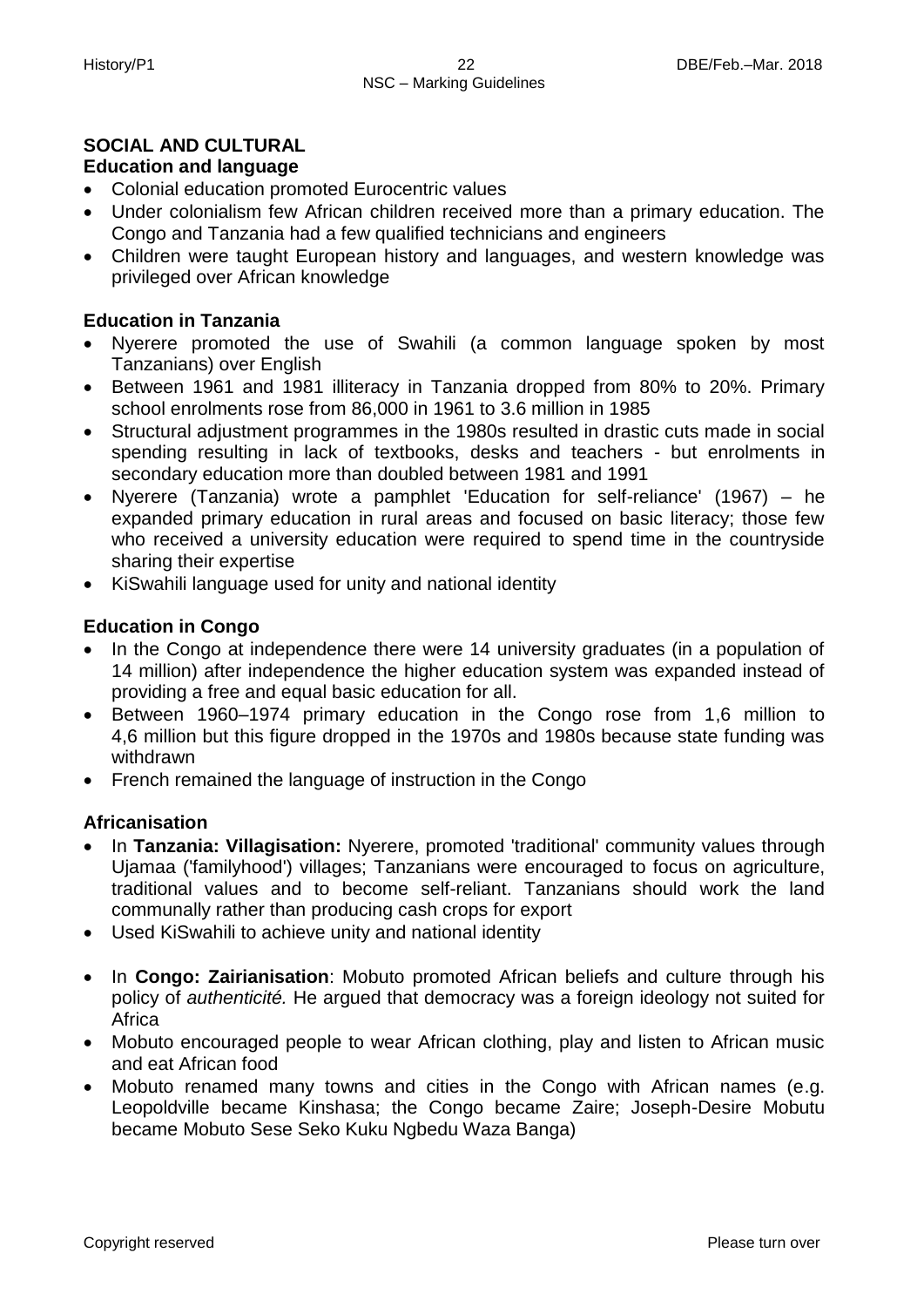# **CLOTHING**

- Mobutu and Nyerere adopted Kwame Nkrumah and Maoist style of dressing
- *'Abacost'* in Congo
- Both promoted beauty not to be according to European values but on the premise 'black is beautiful'

# **ART**

- Promotion of African art in literature as well as in handcraft
- Any other relevant response Ī
- Conclusion: Candidates should tie up their argument with a relevant conclusion. **[50]**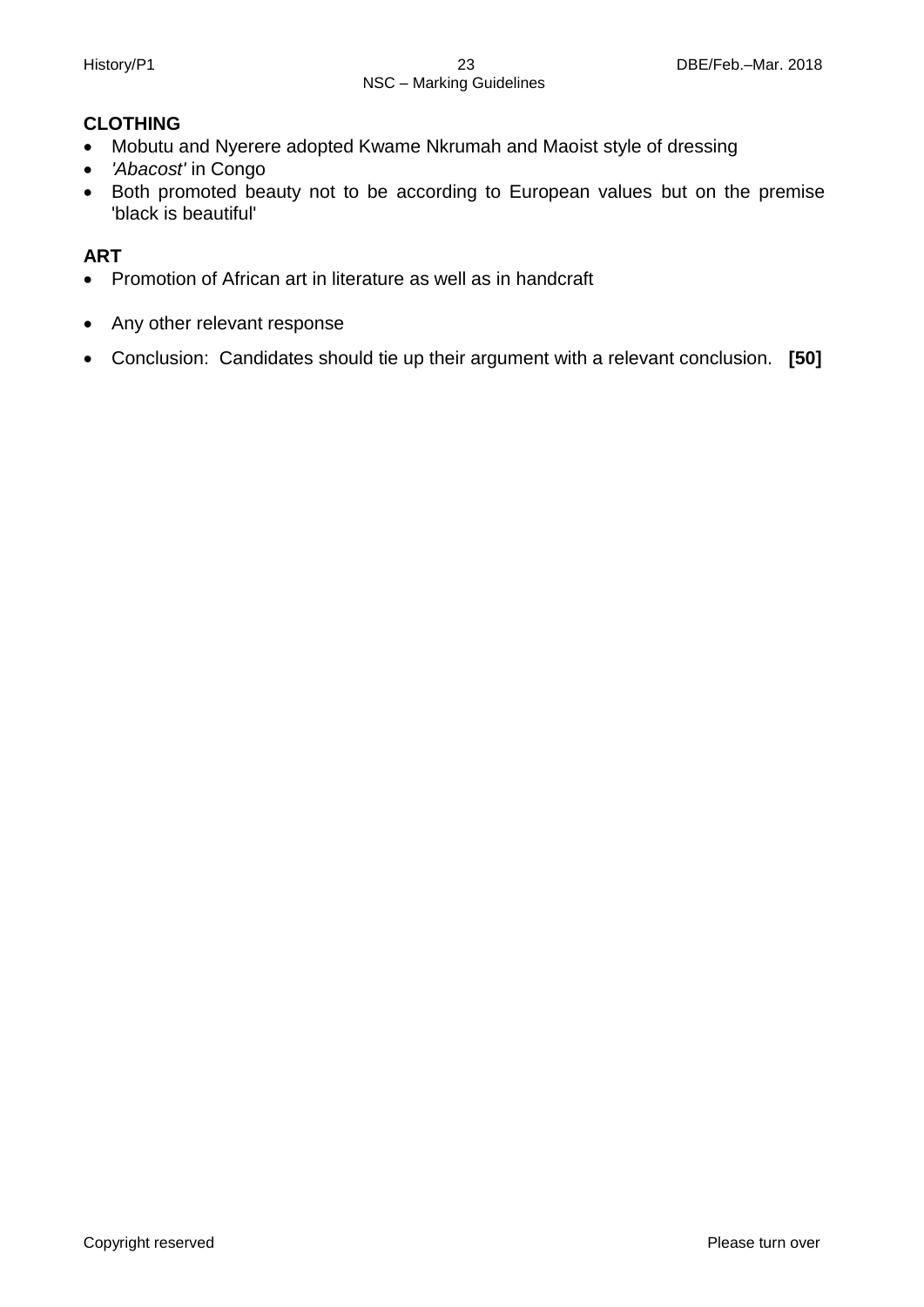#### **QUESTION 6: CIVIL SOCIETY PROTESTS FROM THE 1950s TO THE 1970s: THE CIVIL RIGHTS MOVEMENT**

*[Plan and construct an original argument based on relevant evidence using analytical and interpretative skills]*

#### **SYNOPSIS**

Candidates are expected to either agree or disagree on whether the various forms of protests by Civil Rights Movement were successful in improving the lives of African Americans. In order to do this, candidates must select examples of mass-based, nonviolent protests that were carried out by the Civil Rights Movement and evaluate whether or not they resulted in meaningful change for African Americans in the 1960s.

#### MAIN ASPECTS

Candidates could include the following aspects in their response:

 Introduction: Candidates should take a line of argument by either agreeing or disagreeing whether the Civil Rights Movement was successful in improving the lives of all African Americans through various forms of protests.

#### ELABORATION

- Reasons for the rise of the Civil Rights Movement e.g. Montgomery Bus Boycott (brief background only)
- Various forms of protests that the Civil Rights Movement embarked on, such as the following:
- **Sit-Ins, from February 1960:** African American students challenged the segregation of amenities through 'sit-ins'. It started with lunch counters and then spread to libraries, beaches, lodges etc. The first 'sit-in' took place at a lunch counter in a restaurant in Greensboro, North Carolina. Students were organised by the Student the Student Non-violent Coordinating Committee (SNCC)
- **'Freedom Riders' (non-racial/non-violent), May 1961:** Black and white volunteers got in organised bus trips where they travelled together to challenge segregation in buses. Along the way they met serious challenges from conservative white Americans
- **Birmingham Campaign, April 1963**: A mass demonstration, also joined by children. It targeted the boycott of white businesses. It forced President Kennedy to state on TV that racial segregation was a 'moral issue' which 'had no place in American life'